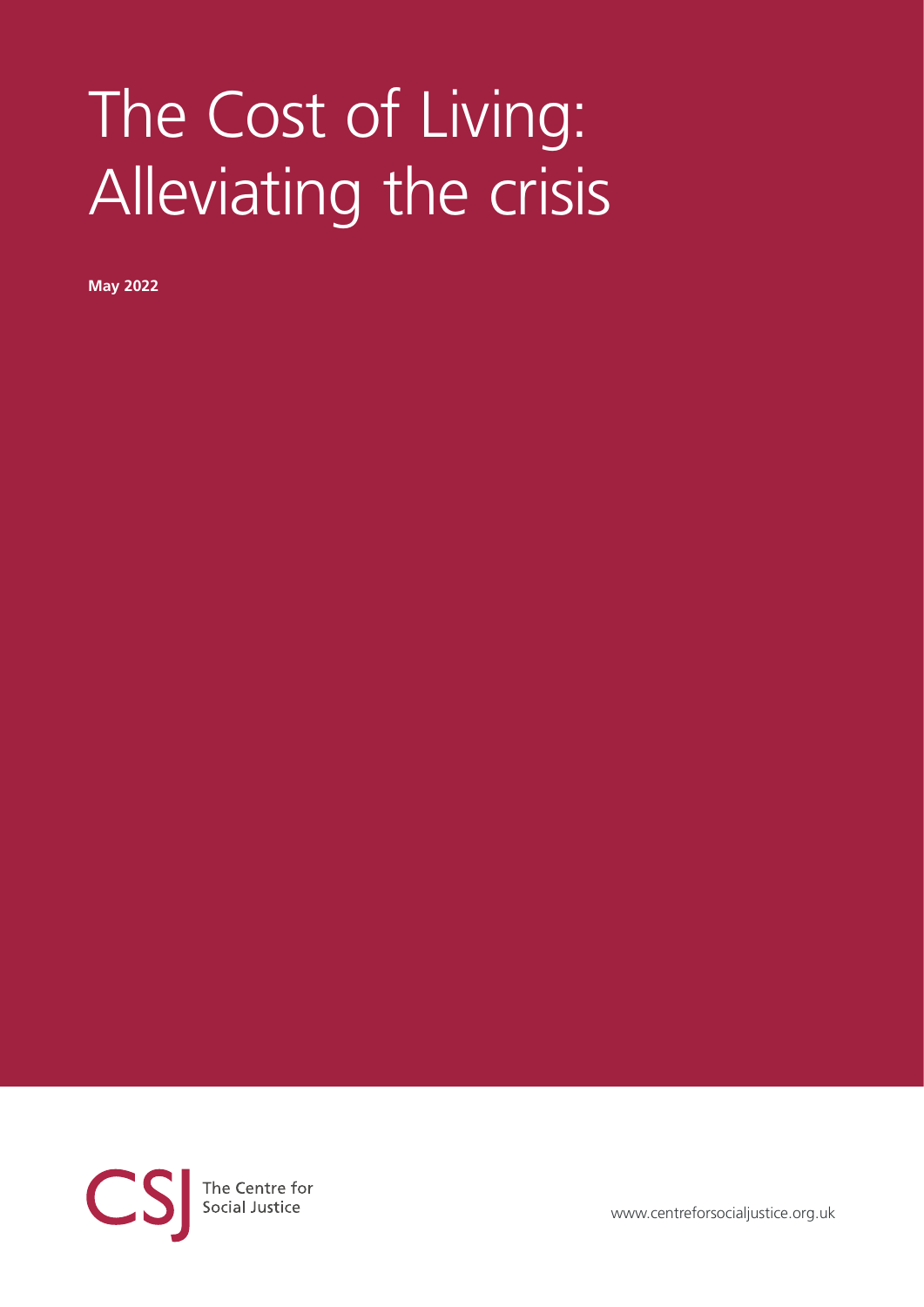## Table of Contents

| A perfect storm, and the need for a fiscal event | 4 |
|--------------------------------------------------|---|
| Summary of recommendations                       | 5 |
|                                                  |   |
|                                                  |   |
|                                                  |   |
|                                                  |   |
|                                                  |   |
|                                                  |   |
|                                                  |   |
|                                                  |   |
|                                                  |   |
|                                                  |   |
|                                                  |   |
|                                                  |   |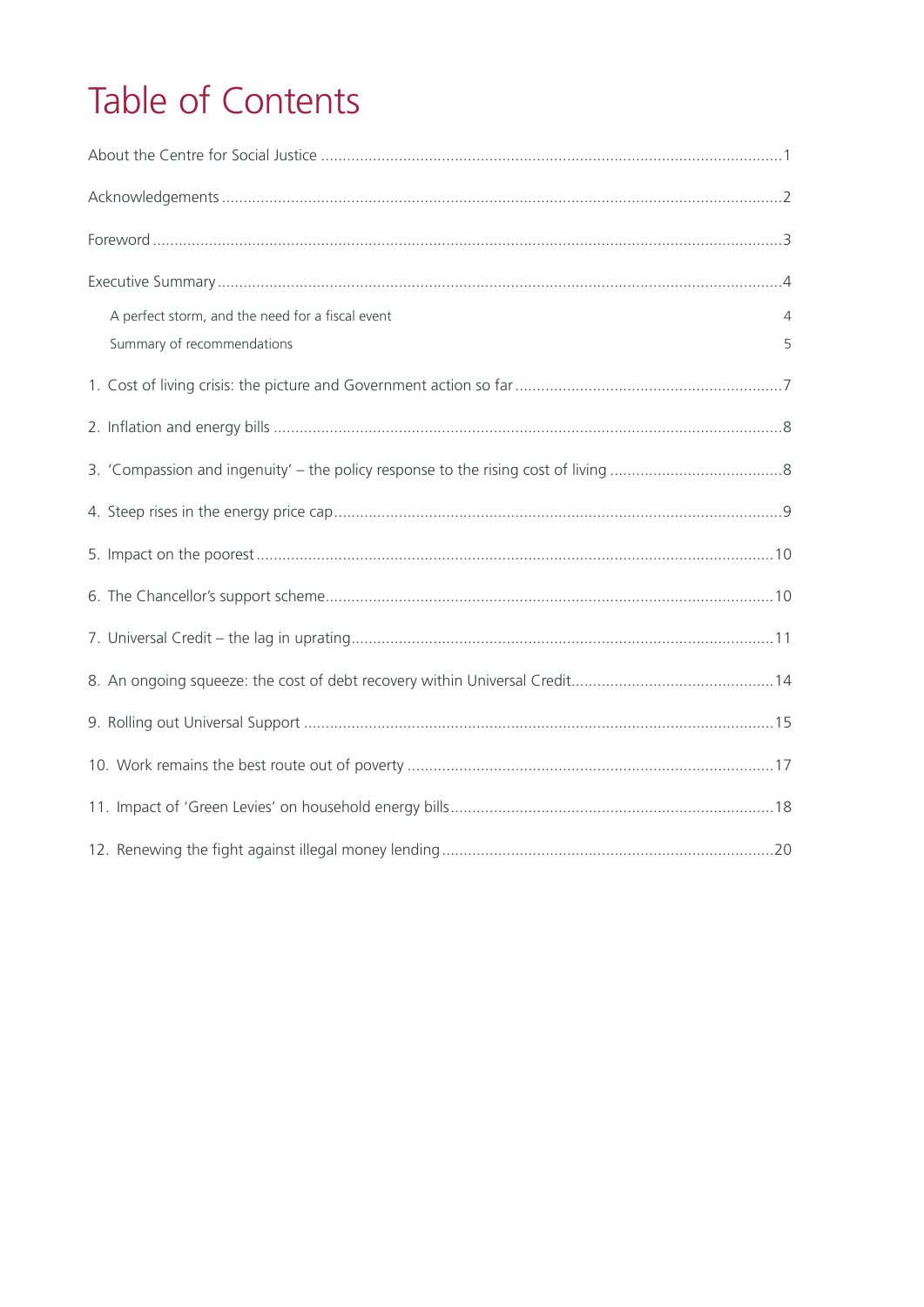## <span id="page-2-0"></span>About the Centre for Social Justice

Established in 2004, the Centre for Social Justice is an independent think-tank that studies the root causes of Britain's social problems and addresses them by recommending practical, workable policy interventions. The CSJ's vision is to give people in the UK who are experiencing the worst multiple disadvantages and injustice every possible opportunity to reach their full potential.

The majority of the CSJ's work is organised around five "pathways to poverty", first identified in our ground-breaking 2007 report Breakthrough Britain. These are: educational failure; family breakdown; economic dependency and worklessness; addiction to drugs and alcohol; and severe personal debt.

Since its inception, the CSJ has changed the landscape of our political discourse by putting social justice at the heart of British politics. This has led to a transformation in government thinking and policy. For instance, in March 2013, the CSJ report It Happens Here shone a light on the horrific reality of human trafficking and modern slavery in the UK. As a direct result of this report, the Government passed the Modern Slavery Act 2015, one of the first pieces of legislation in the world to address slavery and trafficking in the 21st century.

Our research is informed by experts including prominent academics, practitioners and policy-makers. We also draw upon our CSJ Alliance, a unique group of charities, social enterprises and other grass-roots organisations that have a proven track-record of reversing social breakdown across the UK.

The social challenges facing Britain remain serious. In 2022 and beyond, we will continue to advance the cause of social justice so that more people can continue to fulfil their potential.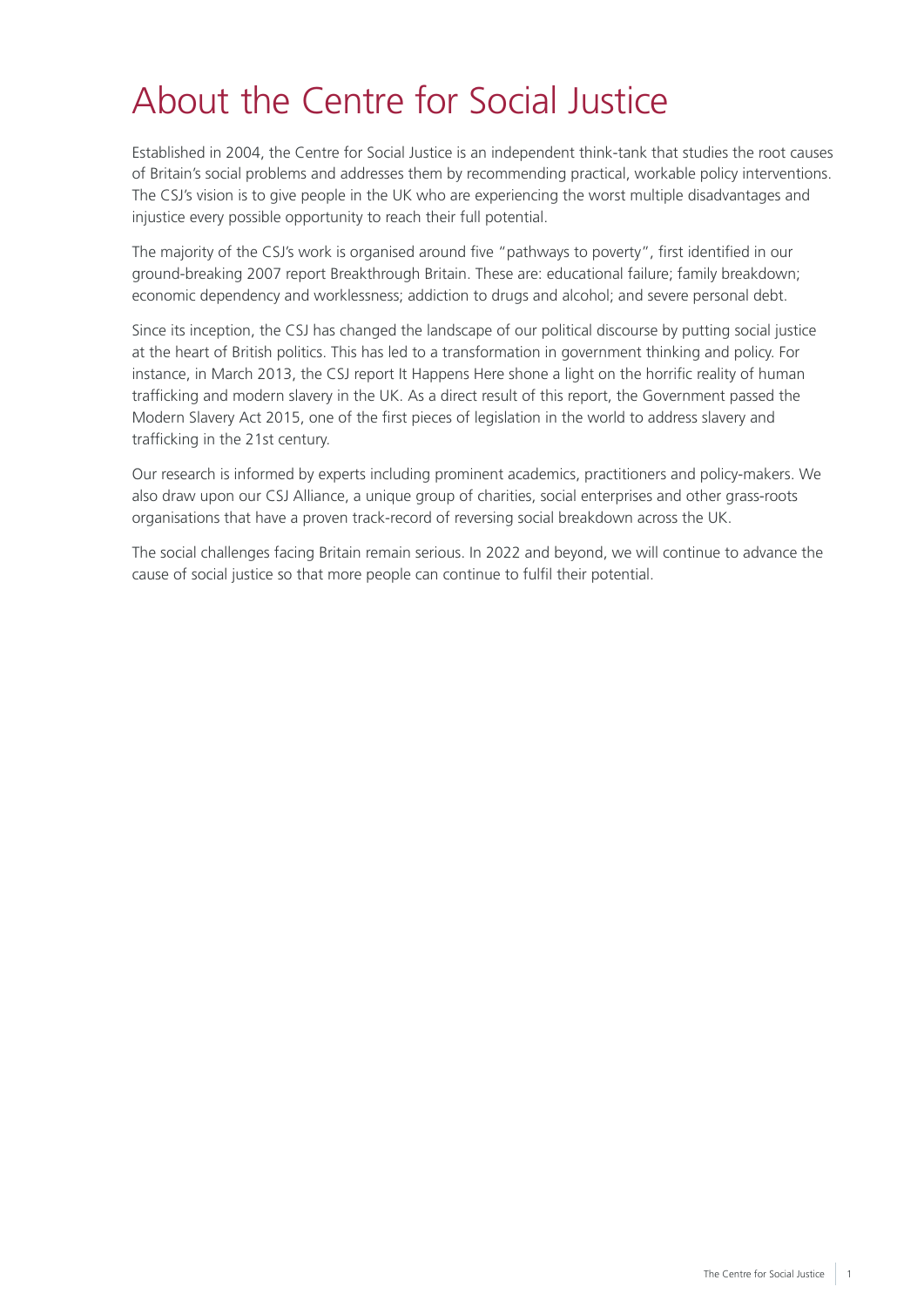## <span id="page-3-0"></span>Acknowledgements

With thanks to: Sir Iain Duncan Smith MP and Miriam Cates MP, Chair and Deputy Chair of the parliamentary Social Justice Caucus; Deven Ghelani and the team at Policy in Practice, who helped with the costings presented in this report.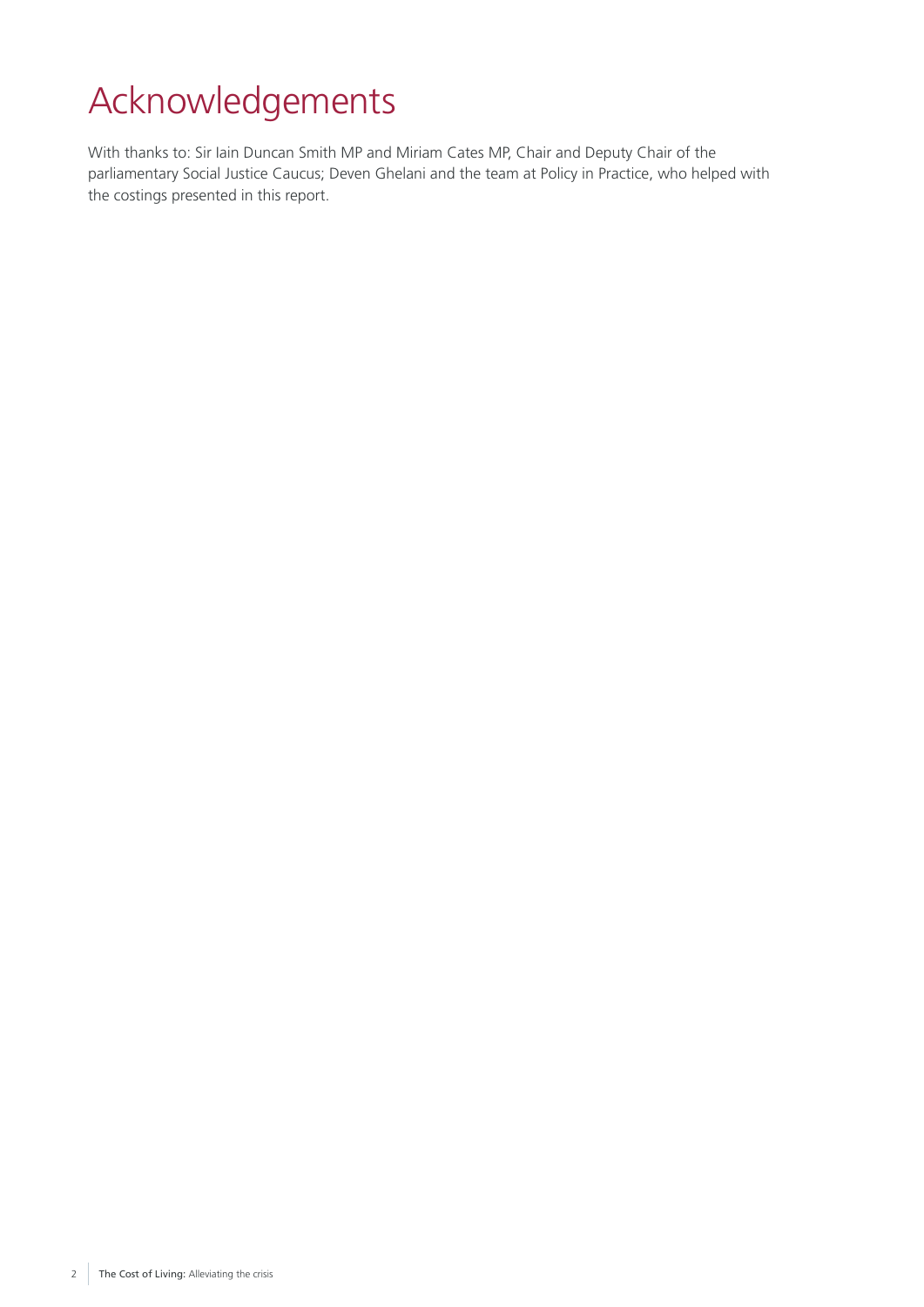## <span id="page-4-0"></span>Foreword

## *The Rt. Hon. Sir Iain Duncan Smith MP*

Britain is facing an inflationary surge unprecedented this century. At the time of writing, the rate of inflation was at an historic high of 9 per cent, with the Bank of England now forecasting the Consumer Price Index (CPI) to breach 10 per cent this year. This is already piling pressure on household incomes. With prices now rising at double the speed they were following the 2008 financial crisis, the average family will find themselves £1,200 worse off in real terms.

The Bank of England now predicts at least a quarter of negative growth in 2023 and almost zero growth for the foreseeable future. The UK is facing a triple whammy – rising interest rates, rising taxes and rapid inflation

The Chancellor took steps at the Spring Statement to alleviate the worst effects of surging inflation, including a £200 loan to help with energy bills, a Council Tax rebate and putting more money into the Household Support Fund. These measures, however, do not go anywhere near far enough to help the very worst off. That is why the Centre for Social Justice (CSJ) is calling for a special fiscal event to tackle this crisis, and to provide an inflation shield for those most struggling.

In Universal Credit (UC), the UK has a world-class social security system that is data-rich and effectively targeted at the households that need it most. Rebates and discretionary funds represent a step in the wrong direction for tackling poverty. UC links benefits to work, ensuring those that are able can move into and progress within employment. Thus it is a "hand up", not a hand-out.

While the decision to cut the UC taper in the Autumn Budget put £1,000 back into the pockets of 1.9 million households, much of its value will be wiped out by inflation. And it will do nothing to protect those who are not in work. With UC only uprated by 3.1 per cent in April, those who rely on welfare for their income will experience a 7 per cent cut. To prevent this, the Chancellor and Secretary of State for Work and Pensions should implement an emergency in-year uprating, bringing UC into line with inflation to ensure it covers the true cost of living.

There is more the Government can do, as this CSJ report lays out. The Chancellor should seek to remove those parts of each household's energy bill for which it is directly responsible – the Green levies. These add needlessly to the cost of energy, piling unnecessary taxes on top of the rising price of electricity and gas.

Crucially, the Chancellor and Secretary of State should restore work allowances to their pre-2015 level – this would operate as an effective tax cut for those who are in work but are struggling on low incomes. This will also increase incentives to move off UC towards financial independence.

Most importantly, the Government should complete the reform of the welfare system, started in 2012, by rolling out Universal Support. This will help those who are furthest from the jobs market into the record number of vacancies in our economy, boosting labour market participation and reducing dependence on benefits.

The Government's response to the inflation crisis should have three goals at its centre: adequate financial support for the worst off, helping those who are able into work, and restoring growth to our economy by reducing the overall burden of taxation. The Government is right to say that work is the best route out of poverty, so as the costs on those who are doing the right thing spiral, now is the time to act.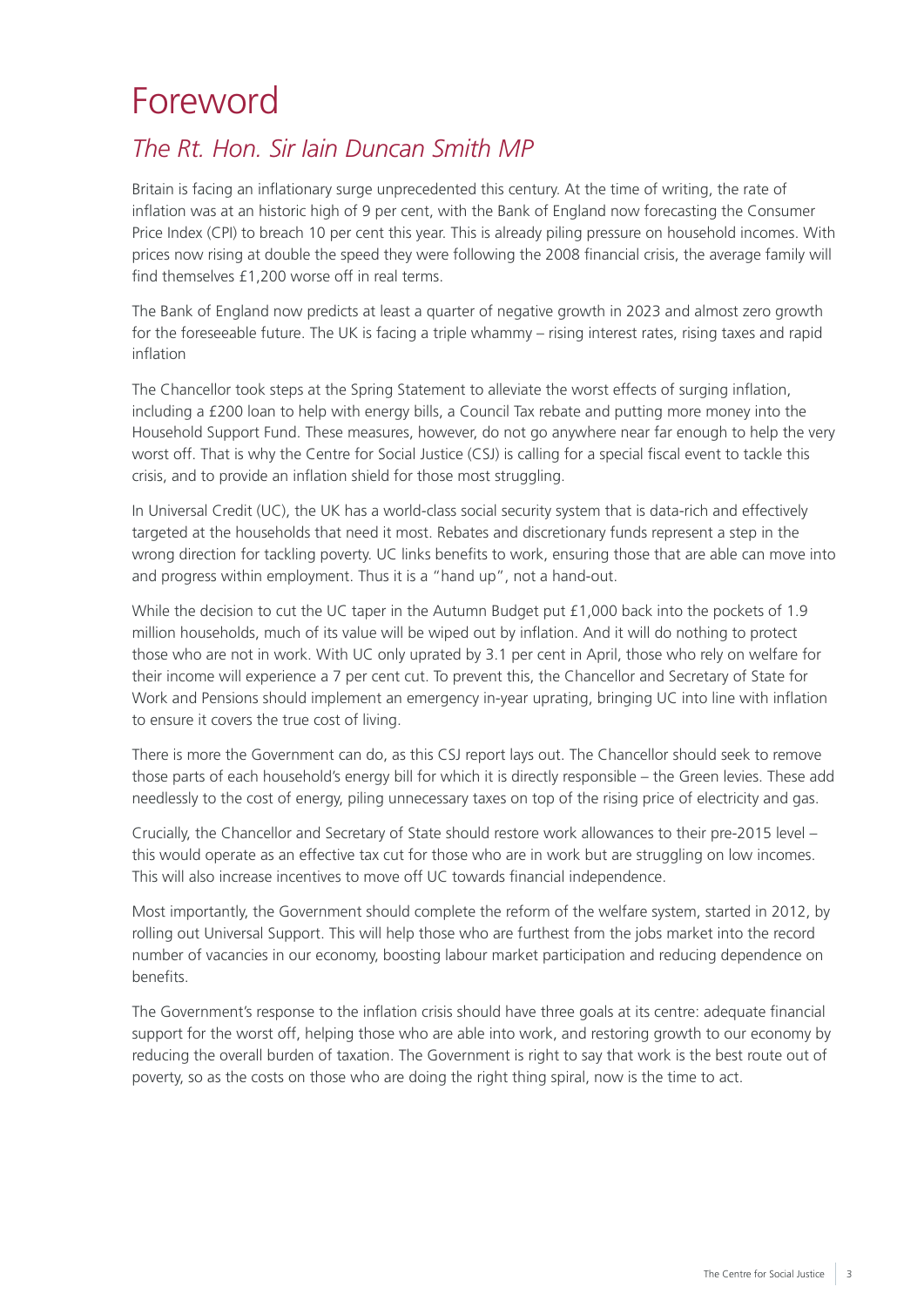## <span id="page-5-0"></span>Executive Summary

The UK is currently experiencing a cost of living crisis. At the time of writing, CPI inflation was running at 9 per cent, with the Bank of England expecting it to rise above 10 per cent this year. This has been caused by a combination of factors, including the reopening of the economy after Covid-19, the squeezing of global supply chains and the war in Ukraine, leaving households on average £1,200 worse off in real terms.**<sup>1</sup>** This trend is taking place across the developed world.

A major factor behind current inflationary pressures is the rising cost of electricity and gas. This has been caused by a spike in global wholesale energy prices following the global pandemic, the embargo on oil from Russia and plans to end Russian gas imports by the end of the year. This has been experienced by many as a major increase in household bills – an average of 54 per cent – when the Ofgem price cap increased on 1 April. This is causing and will continue to cause many, especially those on the lowest incomes – who spend the highest percentage of their incomes on energy – to struggle.**<sup>2</sup>**

Benefits have been uprated by only 3.1 per cent, a much lower rate than the forecast inflation rate for 2022, leaving millions of households worse off. While the Government is (rightly) observing vigilance over the public finances and does not wish to spend irresponsibly or disproportionately on welfare, the real value of benefits has now been eroded to its lowest level since the early 1990s.**<sup>3</sup>**

Historical decisions to freeze benefits arose from the twin drivers of: 1) restraining public spending from 2010 onwards, and 2) the principle of public policy that one should always be better off in work. The CSJ would suggest that the (laudable) latter objective has, to a large degree, been achieved. The former goal remains important in the post-pandemic economy but, we suggest, must be seen within the context of the real value of benefits needing to cover the basic cost of living.

Meanwhile, Government policy choices relating to the mechanism for funding renewables investment are compounding the problem. Environmental and renewables levies charged to businesses and energy suppliers, which are passed on to consumers, add on average 25 per cent to the average monthly electricity bill, and as much as 15 per cent to a combined energy bill.

Governments and central banks around the world are tightening monetary policy as a counter-inflationary measure. However, the UK is unusual in that it is choosing this moment to tighten fiscal policy, too, including the Chancellor's decision to pursue an increase in National Insurance Contributions (NICs), effective from 1 April. Fiscal tightening risks "baking in" the economic slowdown by allowing incomes to fall and demand to slump. The Governor of the Bank of England has said he anticipates "a very sharp slowdown" in the latter half of 2022, with the Bank itself warning of at least a quarter of negative growth.**<sup>4</sup>**

## A perfect storm, and the need for a fiscal event

Soaring energy prices, National Insurance rises, wider consumer price inflation for basic goods and the cost of Net Zero projects falling on the poorest are all combining to form a perfect storm. Meanwhile, for those at the very sharpest edge of the cost of living crisis, CSJ research suggests that up to one million people are already in debt to illegal money lenders.**<sup>5</sup>** And for the thousands of people experiencing debt deductions of up to 25 per cent of the monthly UC standard allowance, financial survival will be nearimpossible.

<sup>1</sup> [https://www.resolutionfoundation.org/press-releases/britain-faces-the-biggest-income-squeeze-in-generations-as-ukraine-conflict-pushes-inflation-towards-40](https://www.resolutionfoundation.org/press-releases/britain-faces-the-biggest-income-squeeze-in-generations-as-ukraine-conflict-pushes-inflation-towards-40-year-highs/) [year-highs/](https://www.resolutionfoundation.org/press-releases/britain-faces-the-biggest-income-squeeze-in-generations-as-ukraine-conflict-pushes-inflation-towards-40-year-highs/)

<sup>2</sup> Office for National Statistics, *[Energy prices and their effect on households](https://www.ons.gov.uk/economy/inflationandpriceindices/articles/energypricesandtheireffectonhouseholds/2022-02-01)*, February 2022.

<sup>3</sup> <https://www.jrf.org.uk/press/main-out-work-benefit-sees-its-biggest-drop-value-fifty-years>

<sup>4</sup> The Bank is not currently forecasting two consecutive quarters of negative growth (the formal definition of a recession), [https://www.ft.com/content/5001ffb8-](https://www.ft.com/content/5001ffb8-96d6-4e1a-a9dc-5ad4470930c7,) [96d6-4e1a-a9dc-5ad4470930c7,](https://www.ft.com/content/5001ffb8-96d6-4e1a-a9dc-5ad4470930c7,) <https://www.itv.com/news/2022-05-05/bank-of-england-forecasts-a-recession-in-the-uk-as-inflation-tops-10>

<sup>5</sup> <https://www.centreforsocialjustice.org.uk/library/swimming-with-sharks>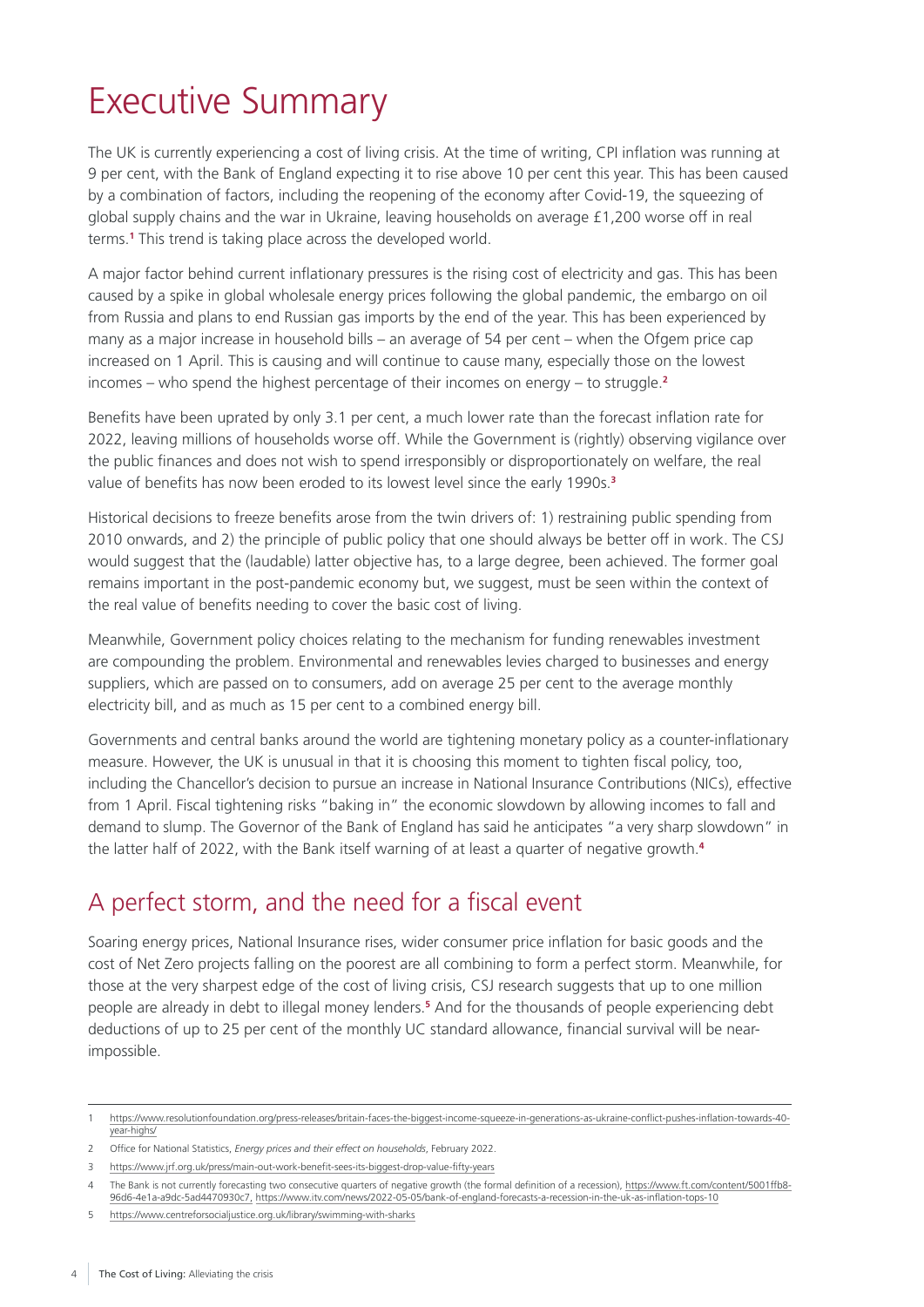<span id="page-6-0"></span>The Prime Minister has made a welcome commitment that the Government will "use all our ingenuity and compassion for as long as it takes" to help families through the turbulence. He has asked the Cabinet to produce non-fiscal solutions that may aid with the cost of living.

However, the CSJ argues here that any non-fiscal intervention will take time in order to produce any felt benefit, and will be insufficient to meet the scale of need.

Taking into consideration both above-expectations tax receipts and total spending, the Chancellor had in the region of £20bn available to him at the Spring Statement.**<sup>6</sup>** The Treasury is also expected to have £27bn of above-forecast receipts over the coming year.**<sup>7</sup>** The Chancellor should deploy some of these available funds to provide more support to those most struggling, while also setting out measures to help those who are capable into work.

The Government should use this fiscal headroom to announce a £3.8bn inflation shield, targeted at those who are worst affected by the surge in the cost of living. This would see Universal Credit allowances lifted to reflect the true level of inflation, with 4.2 million households to receive an additional £729 on average annually. It would also help claimants keep more of their earnings, with an effective tax cut worth £733 million, benefiting 1.66 million of the poorest working families.**<sup>8</sup>** The Government should also initiate the roll-out of Universal Support, to help those furthest from the labour market take advantage of rising vacancies.

The Government has said it "stands ready to do more" to help our nation through the turbulence of inflation. In this paper we provide an action plan it can take to alleviate the cost of living crisis.

### Summary of recommendations

#### Inflation shield action plan

Recommendation: *The Government should immediately announce a special fiscal event in order to set out a fiscally responsible action plan to shield the public from the worst effects of rising inflation, including energy prices.*

#### Energy price cap review

Recommendation: *The Ofgem price cap should be reviewed at least quarterly rather than six-monthly in order to avoid cliff-edges in prices. If necessary the Domestic Gas and Electricity (Tariff Cap) Act 2018 should be amended to ensure quarterly reviews.*

#### Universal Credit – uprating

Recommendation: *The Chancellor should announce an 'emergency' review and uprating of Universal Credit at the end of the present quarter as part of a special fiscal event, bringing benefits to a level reflective of the level of inflation in the year to May 2022, as measured by the CPI. A 10 per cent increase*  to UC allowances would require HM Treasury to allocate £3.1bn of the fiscal headroom accumulated *through above-forecast tax receipts.*

Recommendation: *The Government should consider amending the Social Security Administration Act*  1992 to require the Secretary of State to review the rate of benefits quarterly rather than annually, at least *for the duration of the current period of unusual inflationary pressure.*

<sup>6</sup> <https://www.resolutionfoundation.org/app/uploads/2022/03/Catch-2022.pdf>

<sup>7</sup> <https://www.bloomberg.com/news/articles/2022-03-23/u-k-treasury-to-raise-36-billion-more-tax-despite-sunak-s-cuts>

<sup>8</sup> Policy in Practice analysis, May 22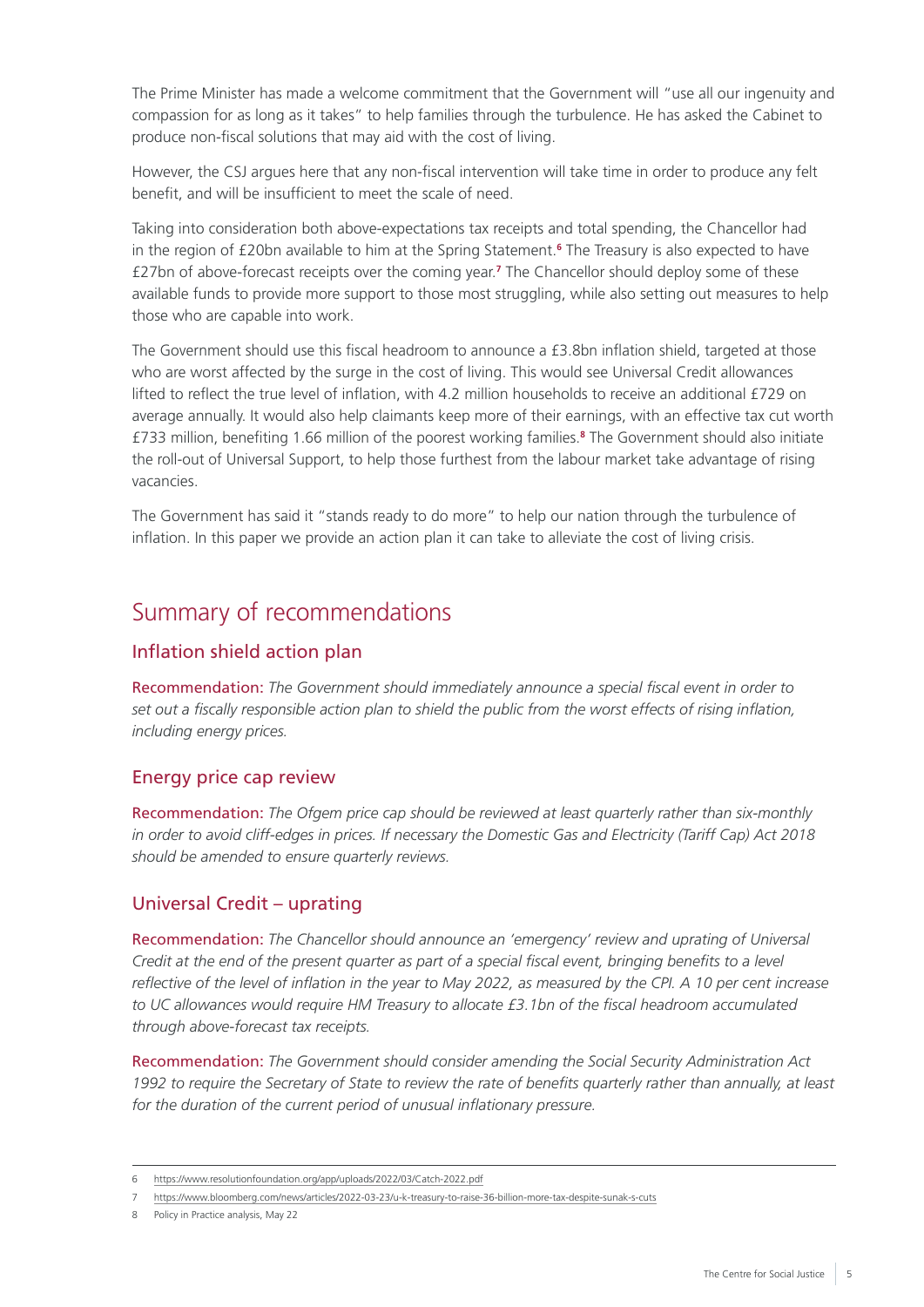Recommendation: *The system of uprating benefits according to the CPI rate of inflation in the September of the previous financial year should be scrapped. If benefit upratings are to remain annual, they should be based on the CPI rate of inflation in April, i.e. the beginning of the financial year. This would prevent the uprating of benefits reflecting out of date inflation figures.*

Recommendation: *If HM Treasury and the Department for Work and Pensions were to move to a more frequent review mechanism for benefit levels, the Chancellor and Secretary of State should take into consideration anticipated rises in the Ofgem price cap, in addition to the CPI rate of inflation, when reviewing the level of benefits*

Recommendation: *The DWP should consider consult on hypothecating an "energy" element within UC which can fluctuate dynamically in synchrony either with average household energy bills or with fluctuations in the Ofgem price cap, at least for as long as energy prices remain volatile.*

Recommendation: *Work allowances should be restored to their pre-2016 level. This would represent an effective 'tax cut' for 1.66 million working households worth £733 million.***<sup>9</sup>**

#### Debt deductions within Universal Credit

Recommendation: *Tax credit debt resulting from HMRC overpayments that is older than three years should be remitted.*

Recommendation: *Reduce the maximum level at which private debts and benefit overpayments can be recovered through UC should be reduced from 25 to 10 per cent of the standard allowance.*

Recommendation: *Debt repayment within UC should be suspended for 6 months, as it was at the beginning of the Covid pandemic, to allow households to adjust to new energy prices.*

#### Universal Support

Recommendation: *The Government should initiate the rollout of Universal Support, jointly administered by the Department for Work & Pensions and Department for Levelling Up, Housing & Communities, to help those furthest from the labour market take advantage of rising job vacancies*.

#### Environmental and renewables levies ('Green Levies')

Recommendation: *environmental and renewables levies should, where legally possible, be paused for the duration of the current energy crisis and placed under review, with the aim of bringing levies out of household bills and absorbing them into general taxation.*

Recommendation: *The Warm Homes Discount should be retained, and the government should remove the funding of the scheme from household energy bills, instead funding it directly from taxation.*

#### Clamping down on illegal moneylending

Recommendation: *The Illegal Money Lending Team should be allocated additional funding to scale up its operation in light of the cost-of-living crisis.*

Recommendation: *The Government should re-write the Credit Union Act 1979 to address the key challenges preventing credit union growth.*

<sup>9</sup> Policy in Practice analysis, May 2022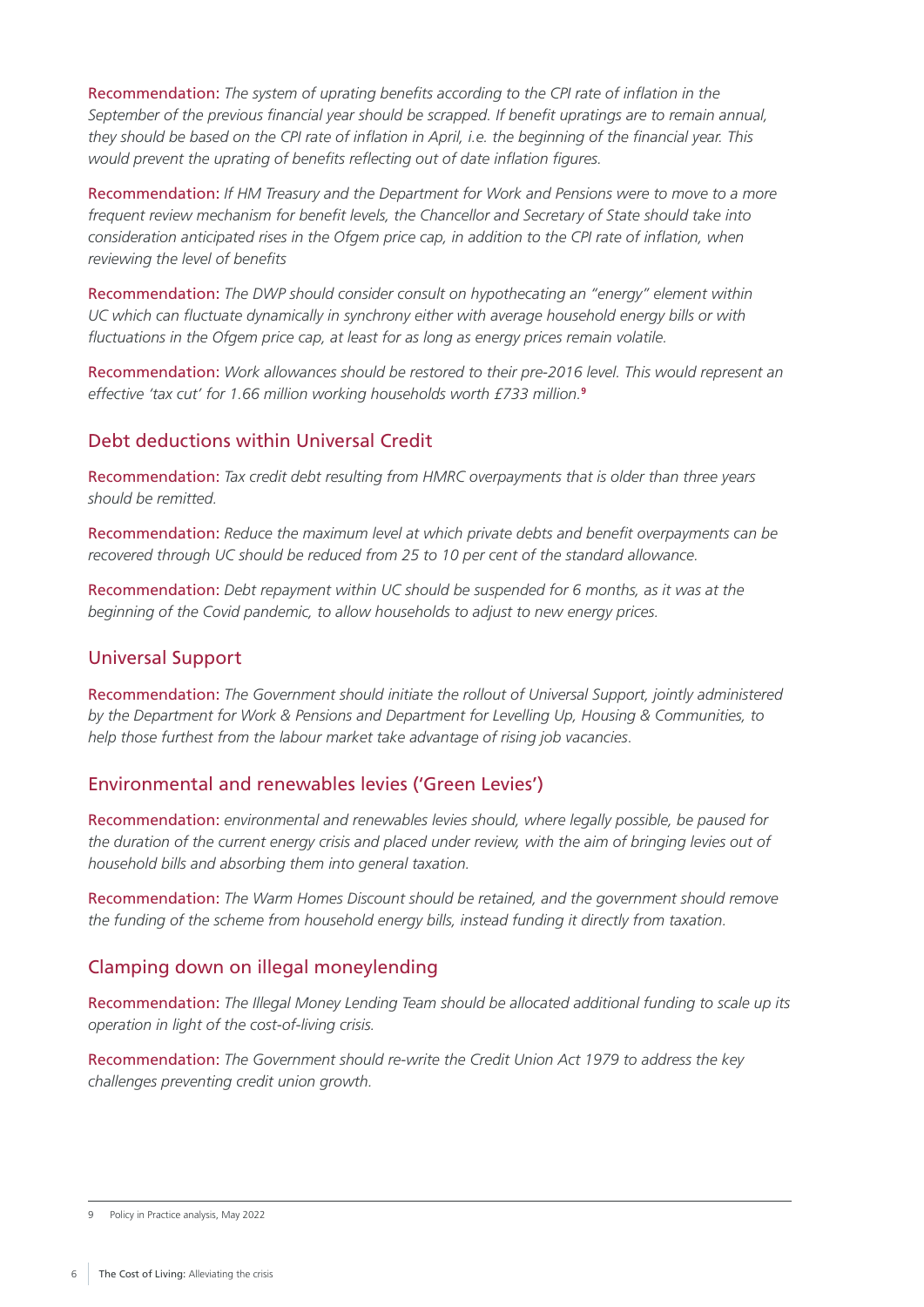## <span id="page-8-0"></span>1. Cost of living crisis: the picture and Government action so far

In April 2022, over 9 in 10 (91 per cent) of adults reported that their cost of living had increased in the last month. Of those who reported an increase in costs, 92 per cent reported that their food bill had gone up and 86 per cent cited higher gas or electricity bills.**<sup>10</sup>**

More broadly, UK households are expected to experience their biggest income squeeze since the 1970s as a result of inflationary pressures, with the average household losing £1,200 this year in real terms.**<sup>11</sup>**

Certain measures announced by the Government at the 2021 Budget and Comprehensive Spending Review will go some way towards mitigating this squeeze. Those in receipt of in-work benefits will receive some financial assistance via the cut to the Universal Credit taper to 55p, leaving households on average £1,000 better off in cash terms over the coming year, though the real value of this boost will be eroded away by inflation.**<sup>12</sup>**

The increase to the National Living Wage of 9 per cent will also help shield those earning at this level from the worst effects of inflation. However, given recent projections that CPI inflation will rise above 10 per cent, even those benefiting from the NLW increase will find themselves little better off.

More recently, the Government has cut the main rates of fuel duty for petrol and diesel by 5 pence per litre for 12 months, representing a saving of £2.4bn (although the price of fuel has continued to rise rapidly).**<sup>13</sup>** £500 million has been put into the Household Support Fund, a local authority administered discretionary grant for which households can apply for support with food, clothes and utilities.**<sup>14</sup>** Alcohol duty has also been frozen.**<sup>15</sup>**

Finally, while the rate of National Insurance Contributions (NICs) has increased to 13.5 per cent, the Government's increase in the threshold before which people pay means those on the lowest incomes will make some savings in the short term. Indeed, this will offset other tax rises for most workers.**<sup>16</sup>** For instance, those earning £20,000 will save £178 per year in cash terms. However, again, over time this will be eroded by inflation.

Perhaps most importantly, the 1.25 per centage point increase in employers' National Insurance Contributions will likely be passed down in the form of lower gross wages, leaving workers less able to weather inflationary headwinds through receiving or negotiating pay rises.**<sup>17</sup>**

Recent fiscal adjustments aside, the majority of UK households are expected to experience a severe increase in the cost of living relative to their incomes, and current events in Ukraine are putting yet further pressure on the price of energy for UK consumers, with the Chancellor warning of a "tough few months ahead."**18**

- 16 Resolution Foundation, *[Happy New Tax Year?](https://www.resolutionfoundation.org/app/uploads/2022/04/Happy-new-tax-year.pdf)*
- 17 Resolution Foundation, *[Happy New Tax Year?](https://www.resolutionfoundation.org/app/uploads/2022/04/Happy-new-tax-year.pdf)*

<sup>10</sup> Office for National Statistics, Opinions and Lifestyle Survey.

<sup>11</sup> The Resolution Foundation, *[Crunch Time](https://www.resolutionfoundation.org/app/uploads/2022/05/Crunch-time.pdf)*.

<sup>12</sup> <https://ifs.org.uk/cost-of-living>

<sup>13</sup> <https://www.gov.uk/government/publications/government-support-for-the-cost-of-living-factsheet/government-support-for-the-cost-of-living-factsheet>

<sup>14</sup> Ibid

<sup>15</sup> Ibid

<sup>18</sup> <https://www.itv.com/news/2022-05-18/chancellor-calls-for-business-to-invest-and-innovate-more-amid-economic-storm>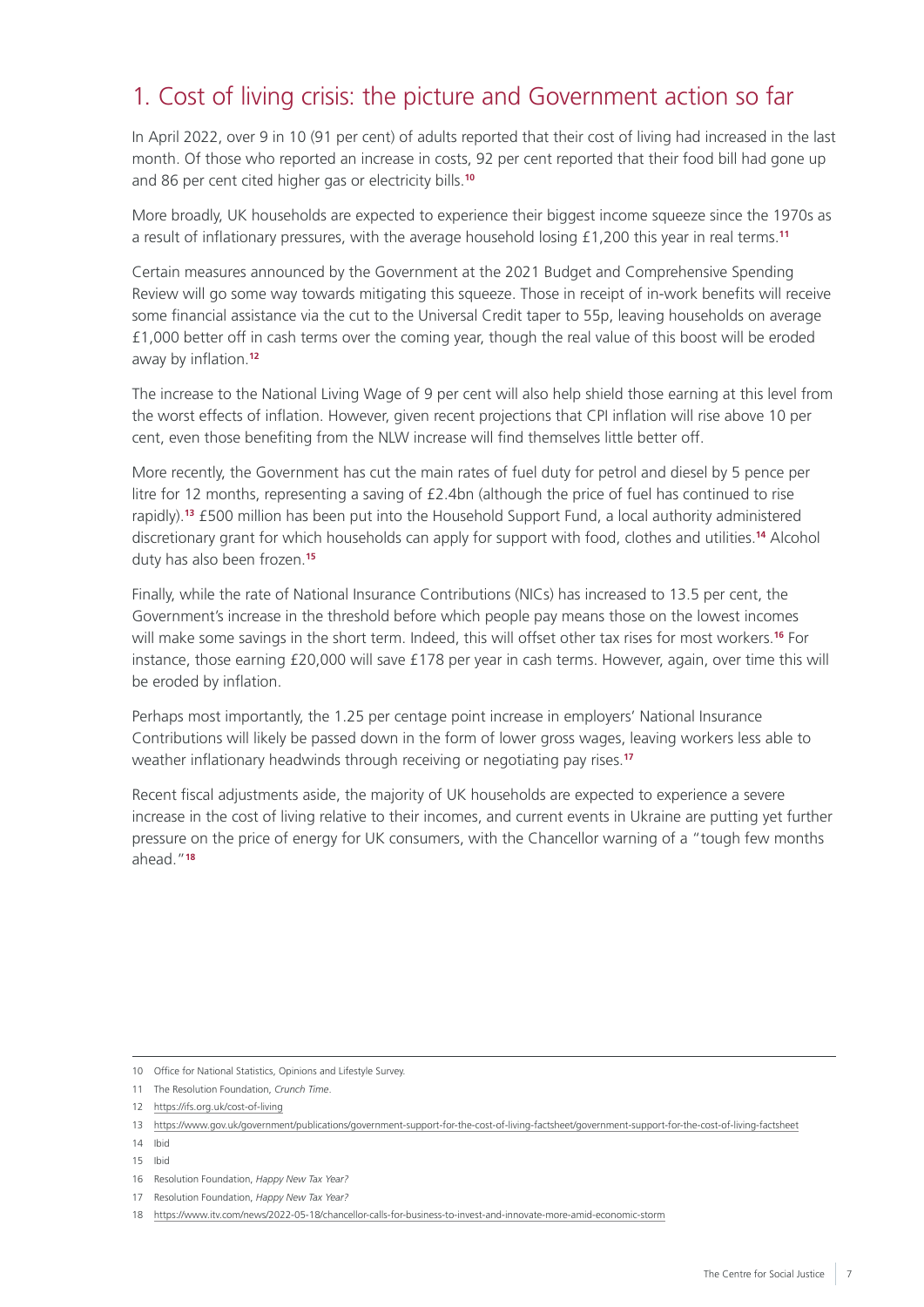## <span id="page-9-0"></span>2. Inflation and energy bills

The UK is in the midst of an inflationary surge unprecedented this century. Inflation measured by the Consumer Price Index (CPI) was 9 per cent in the 12 months to April 2022,**<sup>19</sup>** and as high as 11.1 per cent as measured by the Retail Price Index – the highest reading since 1991.**<sup>20</sup>**

Rising energy bills have been a major underlying driver, though broader consumer and household goods, especially clothing and footwear, are an important component, too. In March 2022 the 12-month inflation rate for electricity was an enormous 19.2 per cent, and 28.8 per cent for gas.**<sup>2122</sup>** A key component of this was the 12 per cent rise in the energy price cap by the Office of Gas and Electricity Markets (Ofgem) in October 2021. It should be noted that retail gas and electricity prices closely reflect movements in the Ofgem price cap.**<sup>23</sup>**

Inflation is expected to rise still more steeply over the coming months, with the Bank of England projecting a rise in the CPI rate to 10 per cent during the course of 2022.**<sup>24</sup>** The most significant component in the current inflationary trajectory has been the increase of £693, or 54 per cent, in the energy price cap from 1 April, with further predicted price rises in the Autumn adding to the cost of energy still further. Movements to reduce imports of Russian energy as a consequence of the Russia-Ukraine conflict are already placing yet more pressure on wholesale prices.

Overall inflation is expected to remain high for a number of years, with the Bank estimating that it will not hit its 2 per cent target until the second quarter of 2024.**<sup>25</sup>**

### 3. 'Compassion and ingenuity' – the policy response to the rising cost of living

Recent polling has consistently shown that the public's number one concern is the rising cost of living. Confidence in household finances over the short term hit an all-time low in the monthly survey from YouGov and the Centre for Economics and Business Research in April.**<sup>26</sup>** Polling conducted by Opinium for the CSJ found that one in three UK adults are 'very worried' about the squeeze on incomes, rising to 42 per cent of those earning under £20,000.**<sup>27</sup>** The continuing economic pressures experienced by households are increasingly reflected in political pressure to act.

As the CSJ argued at the time, the Spring Statement (while including welcome protections from the NICs rise for lower earners) did not go far enough to support those at the sharpest edge of the cost of living crisis.

The Government conceded it needed to do more in April, when the Prime Minister instructed his Cabinet to suggest additional 'non-fiscal' measures the Government could take to reduce the spending burden on households. Regulatory changes to childcare and MOTs have since been briefed to the media. A reductions in the number of officials has also been touted as a way to release funds to address the cost of living challenge.

<sup>19</sup> <https://www.ons.gov.uk/economy/inflationandpriceindices/bulletins/consumerpriceinflation/march2022>

<sup>20</sup> <https://tradingeconomics.com/united-kingdom/retail-price-index>

<sup>21</sup> Office for National Statistics, RPI: Percentage change over 12 months - electricity; Office for National Statistics, RPI percentage change over 12 months - gas. 22 Ibid

<sup>23</sup> <https://www.ons.gov.uk/economy/inflationandpriceindices/articles/energypricesandtheireffectonhouseholds/2022-02-01>

<sup>24</sup> https://www.bankofengland.co.uk/knowledgebank/will-inflation-in-the-uk-keep-rising#:~:text=Inflation%20in%20the%20UK%20is,2%25%20in%20 around%20two%20years.

<sup>25</sup> <https://www.instituteforgovernment.org.uk/explainers/cost-living-crisis>

<sup>26</sup> <https://news.sky.com/story/cost-of-living-worries-sends-consumer-confidence-into-freefall-says-study-12611019>

<sup>27</sup> <https://www.centreforsocialjustice.org.uk/library/swimming-with-sharks>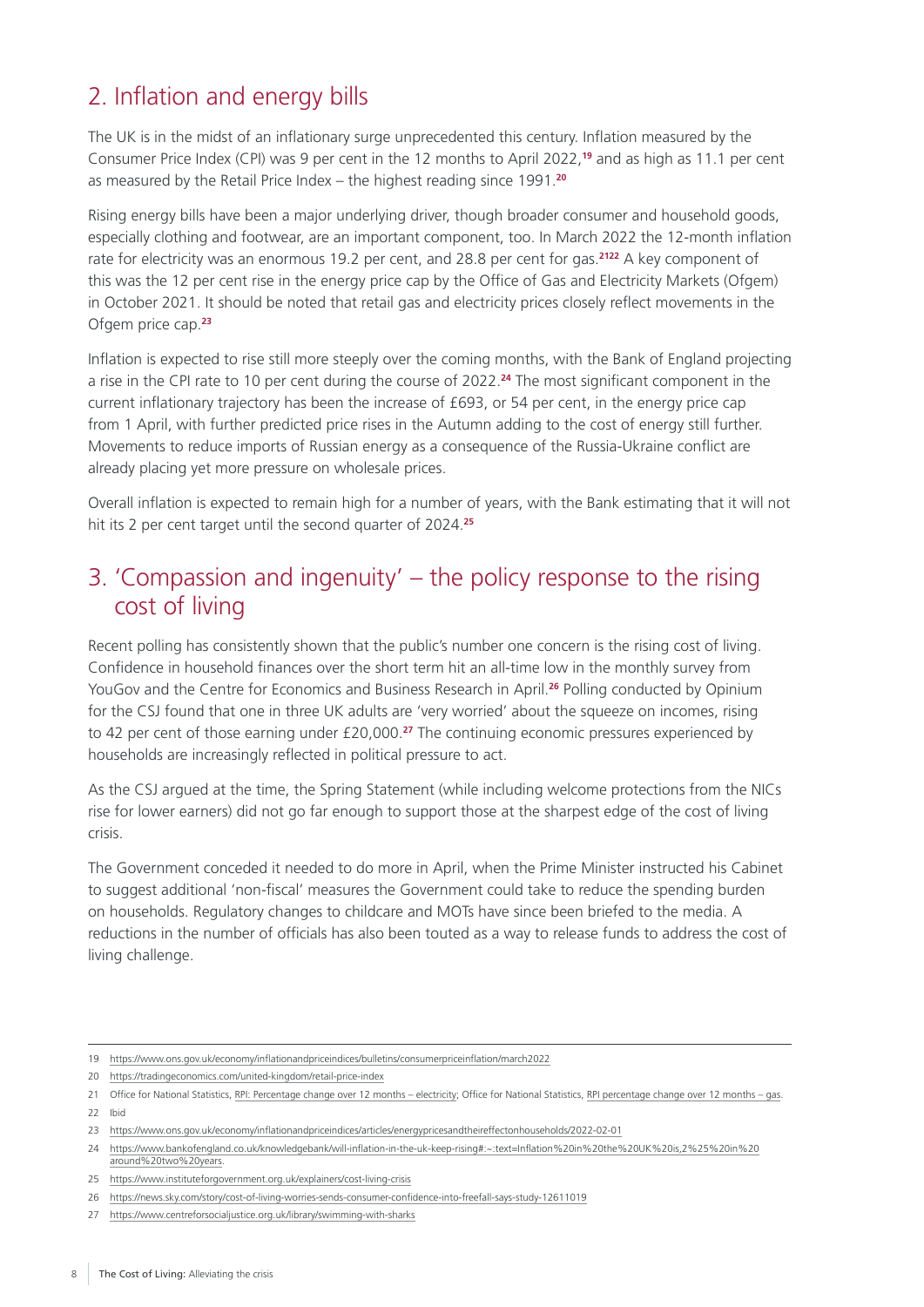<span id="page-10-0"></span>While regulatory changes or departmental cuts can help to marginally release the cost of living pressures, these will take time to be felt. This is time the Government cannot afford to waste. The National Institute of Economic and Social Research (NIESR) estimates 1.5 million British households will soon face bills for food and energy which will exceed their disposable income after housing costs.**<sup>28</sup>**

Responding to the cost of living crisis with a clear action plan would resonate strongly with public opinion and is in the interest of social justice. The Government should introduce targeted fiscal and welfare policy changes in a new plan to shield the public from inflation.

This should be based on the principles that 1) providing financial support should be done in a fiscally responsible manner; 2) those on the lowest incomes require targeted support; and 3) people furthest from the labour market should be better supported to take advantage of existing job vacancies. The proposed action plan in this document below follows these three principles.

Recommendation: *The Government should immediately announce a special fiscal event in order to set out a fiscally responsible action plan for shielding the public from the worst effects of rising inflation, including energy prices.*

## 4. Steep rises in the energy price cap

The Ofgem cap is the maximum amount that energy suppliers are allowed to charge per kWh of gas and electricity (known as the "unit rate") per year. It also includes a maximum daily standing charge reflecting the cost of delivering power to a household. The operation of the Ofgem price cap and the requirements of the review process are governed by the Domestic Gas and Electricity (Tariff Cap) Act 2018.**<sup>29</sup>**

The cap applies to domestic consumers paying standard variable rate energy tariffs (SVTs). It does not affect those with a fixed-rate energy tariff.

Projected rises in bills as a result of a rise in the price cap reflect an average household's consumption. Those using more or less energy than this average will pay more or less accordingly, since the cap applies to units of energy and not to overall bills.

The price cap is reviewed by Ofgem twice per year, in February and August, and the new cap is applied from 1 October and 1 April respectively.**<sup>30</sup>**

The price cap rise in April 2022 was an increase of 54 per cent, or a £693 increase for the average household. The Ofgem price cap is anticipated to rise by between 30 and 50 per cent in October 2022,**<sup>31</sup>** with a typical household paying as much as £2,600 per year for electricity and gas.**<sup>32</sup>**

One effect of the infrequent reviewing of price caps is that consumers can be "hit" by an unexpected and sudden rise in their household bills, since prices do not fluctuate naturally according to market principles. This can therefore generate a "cliff-edge" effect making financial planning difficult.

<sup>28</sup> [https://www.niesr.ac.uk/publications/sailing-treacherous-seas?type=uk-economic-outlook&utm\\_content=207583387&utm\\_medium=social&utm\\_source=twit](https://www.niesr.ac.uk/publications/sailing-treacherous-seas?type=uk-economic-outlook&utm_content=207583387&utm_medium=social&utm_source=twitter&hss_channel=tw-870591852)[ter&hss\\_channel=tw-870591852](https://www.niesr.ac.uk/publications/sailing-treacherous-seas?type=uk-economic-outlook&utm_content=207583387&utm_medium=social&utm_source=twitter&hss_channel=tw-870591852)

<sup>29</sup> <https://www.legislation.gov.uk/ukpga/2018/21/notes/division/6/index.htm>

<sup>30</sup> <https://www.ofgem.gov.uk/publications/default-tariff-cap-level-1-april-2022-30-september-2022>

<sup>31</sup> <https://researchbriefings.files.parliament.uk/documents/CBP-9491/CBP-9491.pdf>

<sup>32</sup> <https://www.bbc.co.uk/news/business-60959357>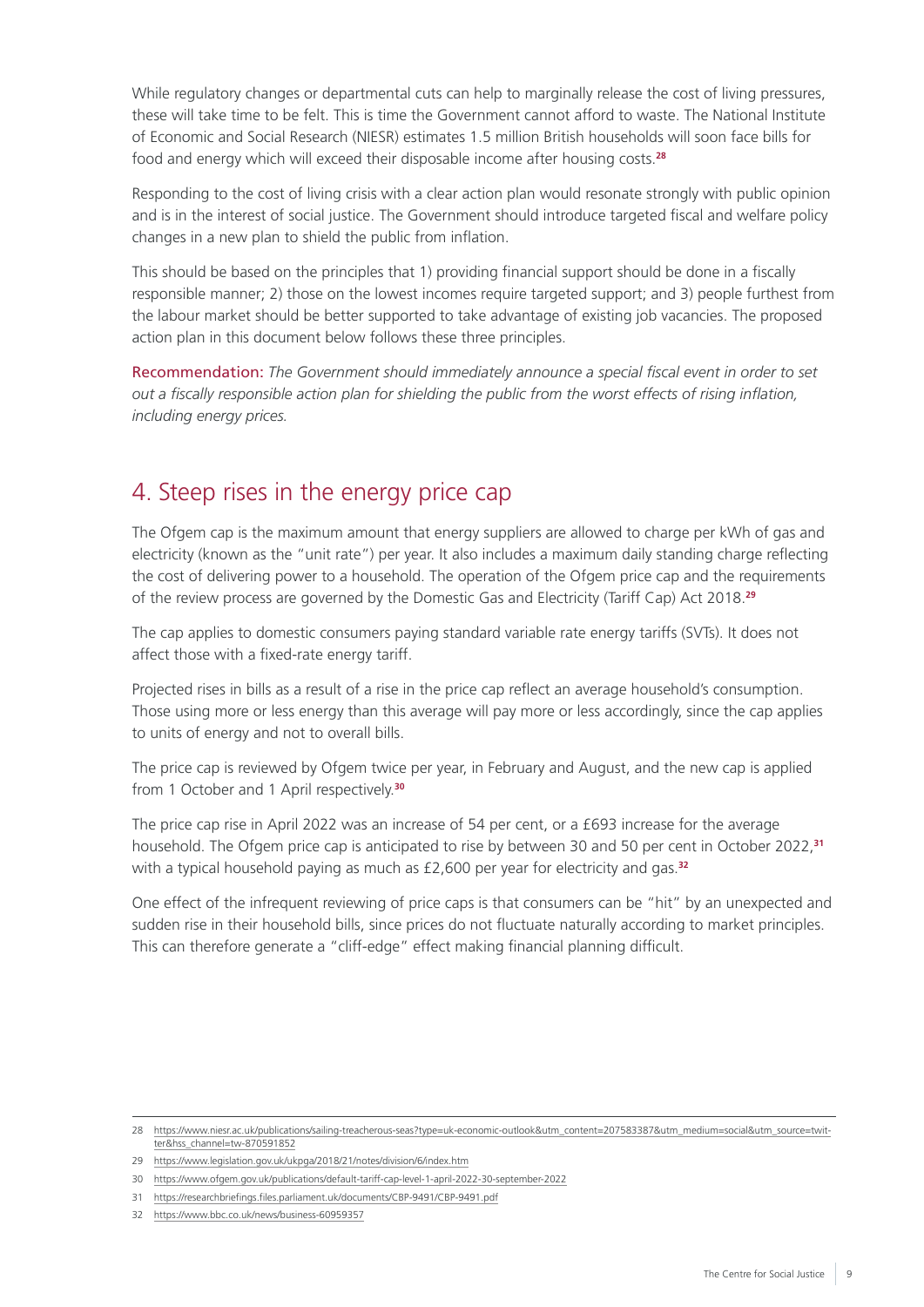### <span id="page-11-0"></span>5. Impact on the poorest

Households on the lowest incomes pay the largest proportion of their income towards covering essentials bills, including energy, with households in the bottom 10 per cent of the income distribution spending as much as 54 per cent of their average weekly expenditure on essentials.**<sup>33</sup>**

As such, they are likely to be disproportionately affected by the price cap rise (and by inflation generally), in comparison with wealthier households. Almost half of people on low incomes say they cannot afford to heat their home to a comfortable level.**<sup>34</sup>**

Recent ONS data shows that even before the pandemic, one in three households were regularly spending more than their income.**<sup>35</sup>** The impact of the pandemic and lockdowns is likely to have made this picture still worse. One in seven households fell behind on an essential bill during the course of 2020, and one third of low-income households (earning £25,000 per year or less) were found to be in arrears on rent, utility bills, council tax bills or personal debt repayments in October 2021.**<sup>36</sup>**

Furthermore, average inflation rates experienced by different households masks a lot of variation. IFS research shows that the poorest tenth of households spend 4.8 per cent of their income on gas, for example, but a tenth of this group spend as much as 12 per cent.**<sup>37</sup>** ONS analysis suggests that the poorest 10 per cent spend as much as 7.3 per cent of their income on electricity and gas.**<sup>38</sup>**

Given that the lowest-income households pay a disproportionate share of their income towards the cost of energy, they are the least able to absorb a rapid increase in electricity and gas prices of the kind that occurred in April 2022.

While the government cannot keep prices artificially below market levels indefinitely, it can "smooth" the impact of sudden price rises or "cliff-edges" by introducing more frequent reviewing of the Ofgem price cap, which currently takes place only every six months.

Recommendation: *The Ofgem price cap should be reviewed at least quarterly rather than six-monthly in order to avoid cliff-edges in prices. If necessary the Domestic Gas and Electricity (Tariff Cap) Act 2018 should be amended to ensure quarterly reviews.*

## 6. The Chancellor's support scheme

In February 2022, the Chancellor announced a £9.1bn emergency plan to provide cash flow relief for families struggling to absorb the impending spike in the energy price cap.

The scheme involves a £200 upfront discount on energy bills, applied from October 2022, to be repaid in £40 annual instalments from 2023 for a five-year period.

In addition, he announced a Council Tax rebate of £150 for those in houses in Council Tax bands A to D, benefiting around 80 per cent of households. This will be paid directly by local authorities and will not need to be repaid.

The Chancellor also announced a £150 "discretionary fund" through which local authorities could provide support to those living in higher banded properties if they deem it necessary. **39**

<sup>33</sup> <https://www.ons.gov.uk/economy/inflationandpriceindices/articles/energypricesandtheireffectonhouseholds/2022-02-01>

<sup>34</sup> YouGov, 13th – 14th January 2022; "low incomes" defined as earning £5,000 to £14,999 per year), [https://docs.cdn.yougov.com/5j3sq410ws/Internal\\_Heat](https://docs.cdn.yougov.com/5j3sq410ws/Internal_Heating_220114_extraXbreak_W.pdf)[ing\\_220114\\_extraXbreak\\_W.pdf](https://docs.cdn.yougov.com/5j3sq410ws/Internal_Heating_220114_extraXbreak_W.pdf)

<sup>35</sup> [https://www.ons.gov.uk/peoplepopulationandcommunity/personalandhouseholdfinances/incomeandwealth/articles/incomespendingandwealthhowdoyoucom](https://www.ons.gov.uk/peoplepopulationandcommunity/personalandhouseholdfinances/incomeandwealth/articles/incomespendingandwealthhowdoyoucompare/2022-03-09)[pare/2022-03-09](https://www.ons.gov.uk/peoplepopulationandcommunity/personalandhouseholdfinances/incomeandwealth/articles/incomespendingandwealthhowdoyoucompare/2022-03-09)

<sup>36</sup> <https://www.theguardian.com/money/2021/oct/21/third-of-low-income-households-unable-to-pay-bills-finds-research>

<sup>37</sup> <https://ifs.org.uk/publications/15834>

<sup>38</sup> <https://www.ons.gov.uk/economy/inflationandpriceindices/articles/energypricesandtheireffectonhouseholds/2022-02-01>

<sup>39</sup> <https://www.bbc.co.uk/news/business-60245696>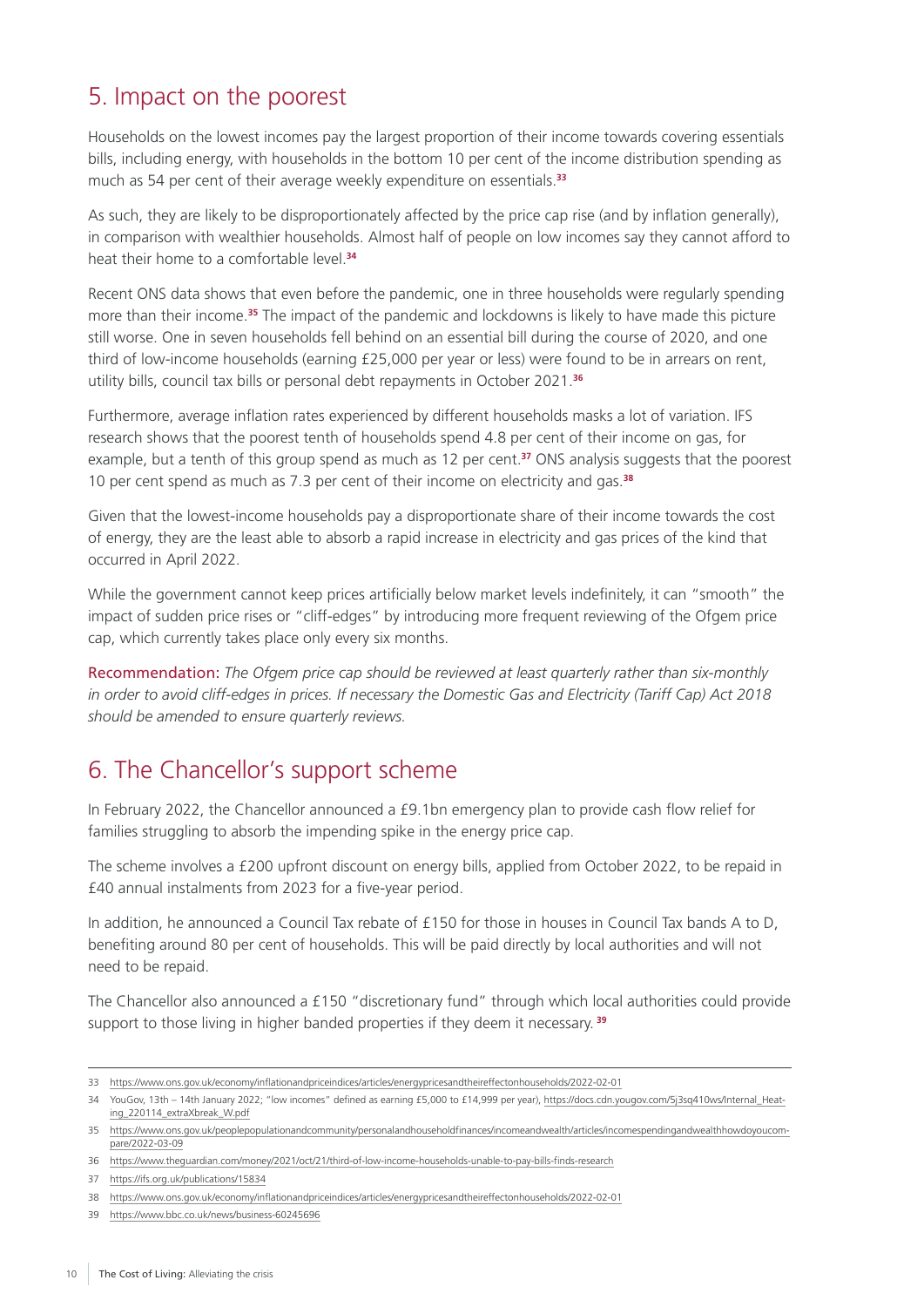<span id="page-12-0"></span>The Council Tax rebate scheme has been criticised by the Institute for Fiscal Studies (IFS), since Council Tax property bands were last re-evaluated in 1991, meaning that support may not be most effectively directed. Furthermore, 11 per cent of households in the lowest third of the distribution by income will not benefit automatically from the rebate and will have to rely on the discretionary fund.**<sup>40</sup>**

Moreover, the £200 discount has been attacked as a "buy now, pay later" scheme designed to be cost neutral to the Treasury, which will not fix the underlying problem and will result in costly repayments from consumers for a number of years.

Rather than alleviating rising energy bills through what is effectively a loan scheme, the Government should take action to remit the parts of a household's energy bill for which it – and not the market – is directly responsible.

As a modus operandi for redressing hardship, the Chancellor and Secretary of State for Work and Pensions should seek to use UC to get support to the most vulnerable households, rather than relying on local authority-administered discretionary funds.

## 7. Universal Credit – the lag in uprating

After having been frozen since 2015, the benefits freeze ended in April 2020, shortly after the onset of the pandemic. Prior to this, the freeze meant that benefits were falling in real terms year on year, though inflation was relatively low.

After the ending of the freeze, Universal Credit (UC) standard allowances will be uprated in line with inflation. However, the calculation for the uplift is based on the 12-month inflation rate as it stood in September 2021, which was 3.1 per cent. As such, benefits will be uprated at a much lower rate than the expected CPI rate for 2022,**<sup>41</sup>** and indeed at a lower rate than the annual rate for 2021.

The Secretary of State for Work and Pensions is expected to review the rate of benefits each year under the Social Security Administration Act 1992.**<sup>42</sup>**

There is a significant drawback in the uprating policy of the Department for Work and Pensions (DWP) in that:

- It occurs annually, whereas Ofgem energy price cap changes take place on a six-monthly basis.
- It suffers from a significant data lag, since the CPI rate of inflation changed by several percentage points between September 2021 (the date at which the rate was fixed) and April 2022 (the date the new rate is applied).
- Bank of England forecasts suggest that the CPI rate of inflation may reach 10 per cent in 2022, whereas inflation-linked benefits will rise only by 3.1 per cent.

The impact of these lags in data and responsivity are avoidable. Universal Credit is a dynamic mechanism and can respond to changes in generosity and in the taper immediately – when the Chancellor announced a cut to the taper rate of UC at the Autumn Budget, this was implemented within a month. Likewise, the 2020 temporary increase to Universal Credit standard allowances of £20 per week was implemented with near immediate effect. The dynamic responsivity within UC should therefore be harnessed to tackle contingent challenges such as a rapid rise in wholesale energy prices. The CSJ recognises that there are legitimate concerns about an "inflationary ratchet" taking hold in the benefits system. However, it should be noted that a more frequent, dynamically responsive reviewing of benefit rates would allow inflation-

<sup>40</sup> <https://ifs.org.uk/cost-of-living>

<sup>41</sup> <https://commonslibrary.parliament.uk/research-briefings/cbp-9439/>

<sup>42</sup> <https://www.legislation.gov.uk/ukpga/1992/5/section/150/enacted>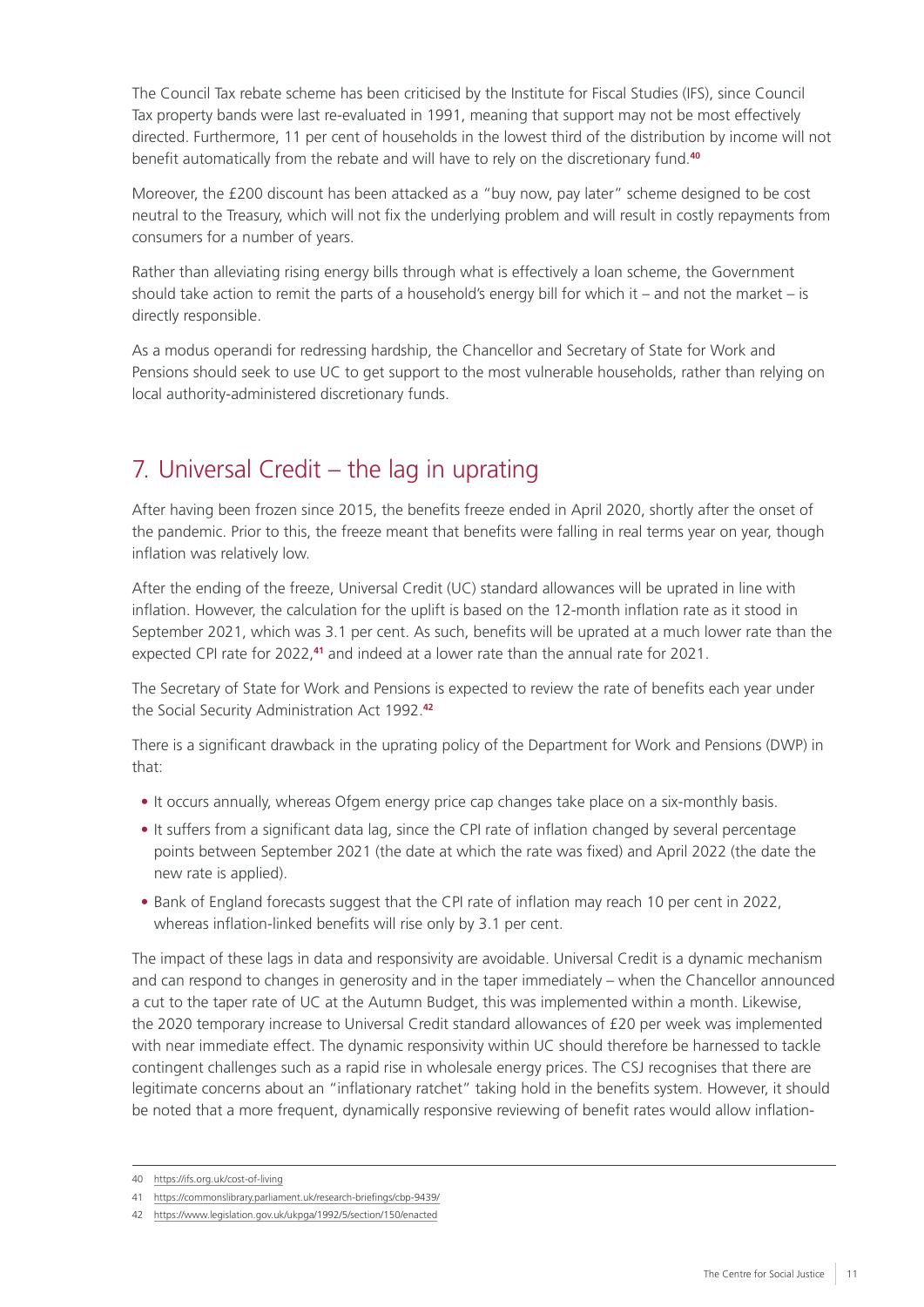linked benefit rises to slow as well as to accelerate, depending on actual inflation levels over the preceding review period. In this way, increases in the level of benefits would not need to be "pegged" to a single, annualised inflation figure.

The CSJ has long held that poverty is not solely a financial problem, and that the root causes of poverty are social in nature, as established in our five Pathways. However, it can and should be recognised that the primary and immediate cause of the present cost of living crisis is rising prices. This requires a fiscal response.

There are therefore several 'levers' the Secretary of State for Work and Pensions can pull. First and foremost, she can introduce an in-year increase to standard allowance generosity in order to reflect the rising cost of living. At the same time, work allowances – which were increased by the Chancellor at the Autumn 2021 Budget**<sup>43</sup>** – could be restored to their pre-2016 level, providing a boost to incomes and an effective tax cut for those in receipt of in-work benefits, further enhancing incentives to take on more hours. This will also help boost labour market participation. We examine the cost and financial impact of these policies below.

The CSJ recognises the technical difficulties in raising all benefits, particularly for legacy benefits which rely on older technology or are less responsive, such as Tax Credits. In these instances, the Government could consider supporting those on legacy benefits by providing a one-off payment as a bridge prior to the next Budget. This also highlights the continued need to migrate those who remain on legacy benefits to Universal Credit – a more advanced and dynamic support system.**<sup>44</sup>** Indeed, a majority of claimants would be better off post-transfer.**<sup>45</sup>**

At the same time, the ambition of the government should not be limited to providing enough financial support to those who rely on UC for all or some of their income. The ultimate goal should be to move benefit claimants off UC and into work, if they are able.

In June 2021, HM Treasury estimated that retaining the £20 uplift to UC standard allowances and Working Tax Credits (WTCs) for a year would cost £6.6bn.**<sup>46</sup>** This compares to the £9.1bn cost of the Chancellor's Energy Bills Rebate, announced in February 2022.**<sup>47</sup>** The £20 uplift represented a 13 per cent increase to the average UC claimant's entitlement – and a 25 per cent increase to the standard allowance – but has since been removed.**<sup>48</sup>**

Given the impact on the poorest examined above and the considerable lag between historically low UC rates and the immediate impact of the cost of living crisis, we believe there to be a strong case for further fiscal intervention.

Taking into consideration both above-expectations tax receipts and total spending, the Chancellor had in the region of £20bn available to him at the Spring Statement.**<sup>49</sup>** The Treasury is also expected to have £27bn of above-forecast receipts over the coming year.**<sup>50</sup>** The Chancellor should deploy some of these available funds to provide more support to those most struggling, while also setting out measures to help those who are capable into work.

The Government should use this fiscal headroom to announce a £3.8bn package, targeted at those who are worst affected by the spiking cost of living. This would see Universal Credit allowances lifted to reflect inflation of 10 per cent, with 4.2 million households to receive an additional £729 on average this year.

<sup>43</sup> [https://news.sky.com/story/universal-credit-chancellor-rishi-sunaks-changes-come-into-force-today-but-charities-issue-warning-that-millions-will-still-be-worse](https://news.sky.com/story/universal-credit-chancellor-rishi-sunaks-changes-come-into-force-today-but-charities-issue-warning-that-millions-will-still-be-worse-off-12476707)[off-12476707](https://news.sky.com/story/universal-credit-chancellor-rishi-sunaks-changes-come-into-force-today-but-charities-issue-warning-that-millions-will-still-be-worse-off-12476707)

<sup>44</sup> <https://ifs.org.uk/publications/16050>

<sup>45</sup> [https://www.gov.uk/government/publications/completing-the-move-to-universal-credit/completing-the-move-to-universal-credit--2#estimating-entitle](https://www.gov.uk/government/publications/completing-the-move-to-universal-credit/completing-the-move-to-universal-credit--2#estimating-entitlement-analysis2)[ment-analysis2](https://www.gov.uk/government/publications/completing-the-move-to-universal-credit/completing-the-move-to-universal-credit--2#estimating-entitlement-analysis2)

<sup>46</sup> <https://ifs.org.uk/publications/15528>

<sup>47</sup> <https://www.gov.uk/government/news/millions-to-receive-350-boost-to-help-with-rising-energy-costs>

<sup>48</sup> <https://ifs.org.uk/uploads/CH8-IFS-Green-Budget-2020-Temporary-benefit-increases.pdf>

<sup>49</sup> <https://www.resolutionfoundation.org/app/uploads/2022/03/Catch-2022.pdf>

<sup>50</sup> <https://www.bloomberg.com/news/articles/2022-03-23/u-k-treasury-to-raise-36-billion-more-tax-despite-sunak-s-cuts>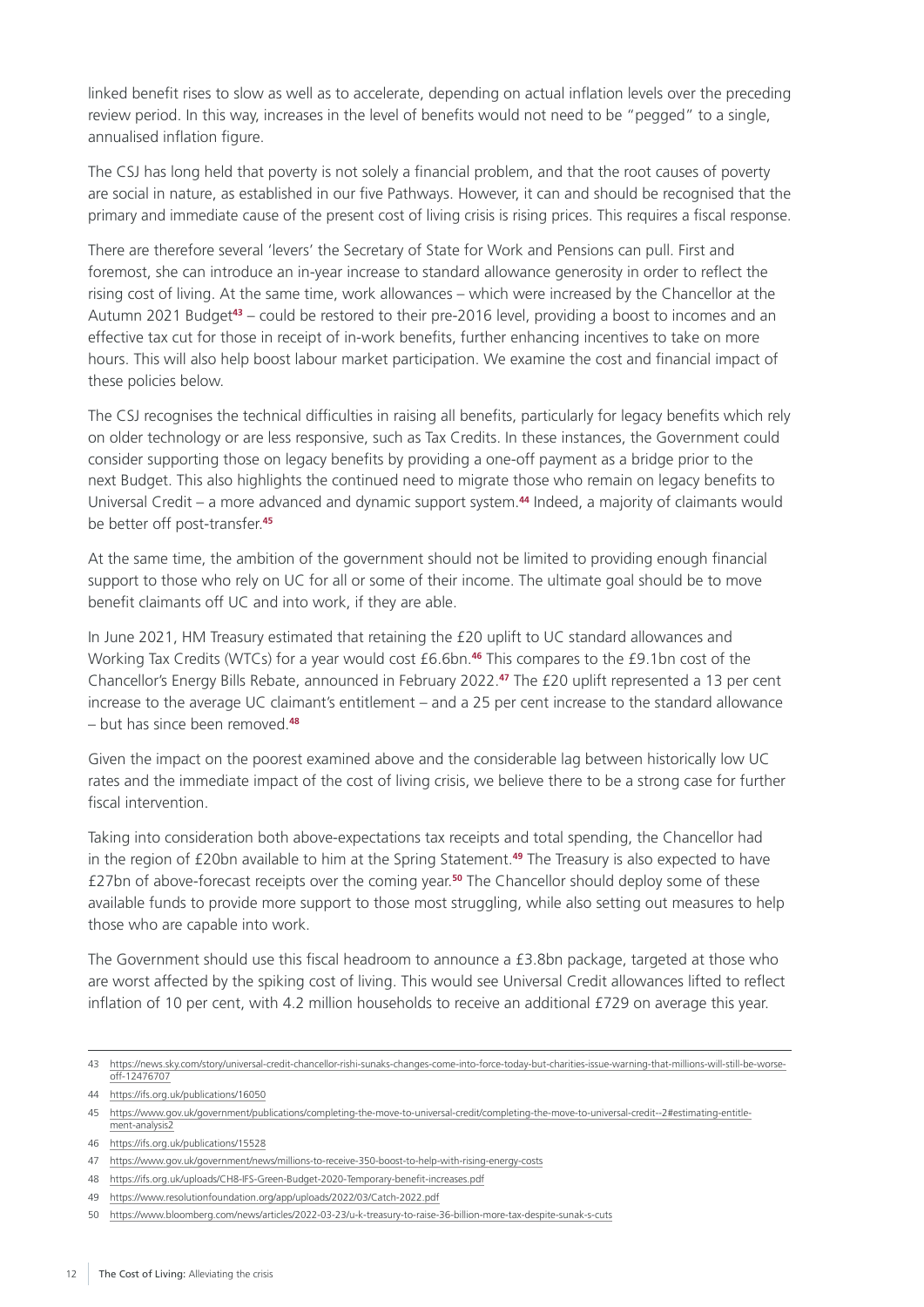Restoring UC work allowances to their pre-2016 levels would also help claimants keep more of their earnings, increasing low-income households' capacity to weather the crisis. This move would be an effective tax cut worth £730 million, benefitting 1.66 million of the poorest working families who would receive an additional £442 on average.**<sup>51</sup>**

It should be noted that an inflationary uprating would be better targeted than the 2020-21 "£20 uplift", which was awarded to all UC and WTC claimants. This is because it would provide a proportional uplift based on the actual level of UC award each household currently receives; a household with a higher UC entitlement would benefit from an inflationary uplift more than a household with a lower award, meaning the extra fiscal support would go to the households that need it most.

Recommendation: *The Chancellor should announce an 'emergency' review and uprating of Universal Credit at the end of the present quarter as part of a special fiscal event, bringing benefits to a level reflective of the level of inflation in the year to May 2022, as measured by the CPI. A 10 per cent increase to UC allowances would require HM Treasury to allocate £3.1bn of the fiscal headroom accumulated through above-forecast tax receipts.***<sup>52</sup>**

Recommendation: *The Government should consider amending the Social Security Administration Act*  1992 to require the Secretary of State to review the rate of benefits quarterly rather than annually, at least *for the duration of the current period of unusual inflationary pressure.*

Recommendation: *The system of uprating benefits according to the CPI rate of inflation in the September of the previous financial year should be scrapped. If benefit upratings are to remain annual, they should be based on the CPI rate of inflation in April, i.e. the beginning of the financial year. This would prevent the uprating of benefits reflecting out of date inflation figures.*

Recommendation: *If HM Treasury and the Department for Work and Pensions were to move to a more frequent review mechanism for benefit levels, the Chancellor and Secretary of State should take into consideration anticipated rises in the Ofgem price cap, in addition to the CPI rate of inflation, when reviewing the level of benefits*

Recommendation: *The DWP should consider consult on hypothecating an "energy" element within UC which can fluctuate dynamically in synchrony either with average household energy bills or with fluctuations in the Ofgem price cap, at least for as long as energy prices remain volatile.*

Recommendation: *Work allowances should be restored to their pre-2016 level. This would represent an effective 'tax cut' for 1.66 million working households worth £733 million.***<sup>53</sup>**

<sup>51</sup> Policy in Practice analysis, May 22

<sup>52</sup> Ibid

<sup>53</sup> Policy in Practice analysis, May 2022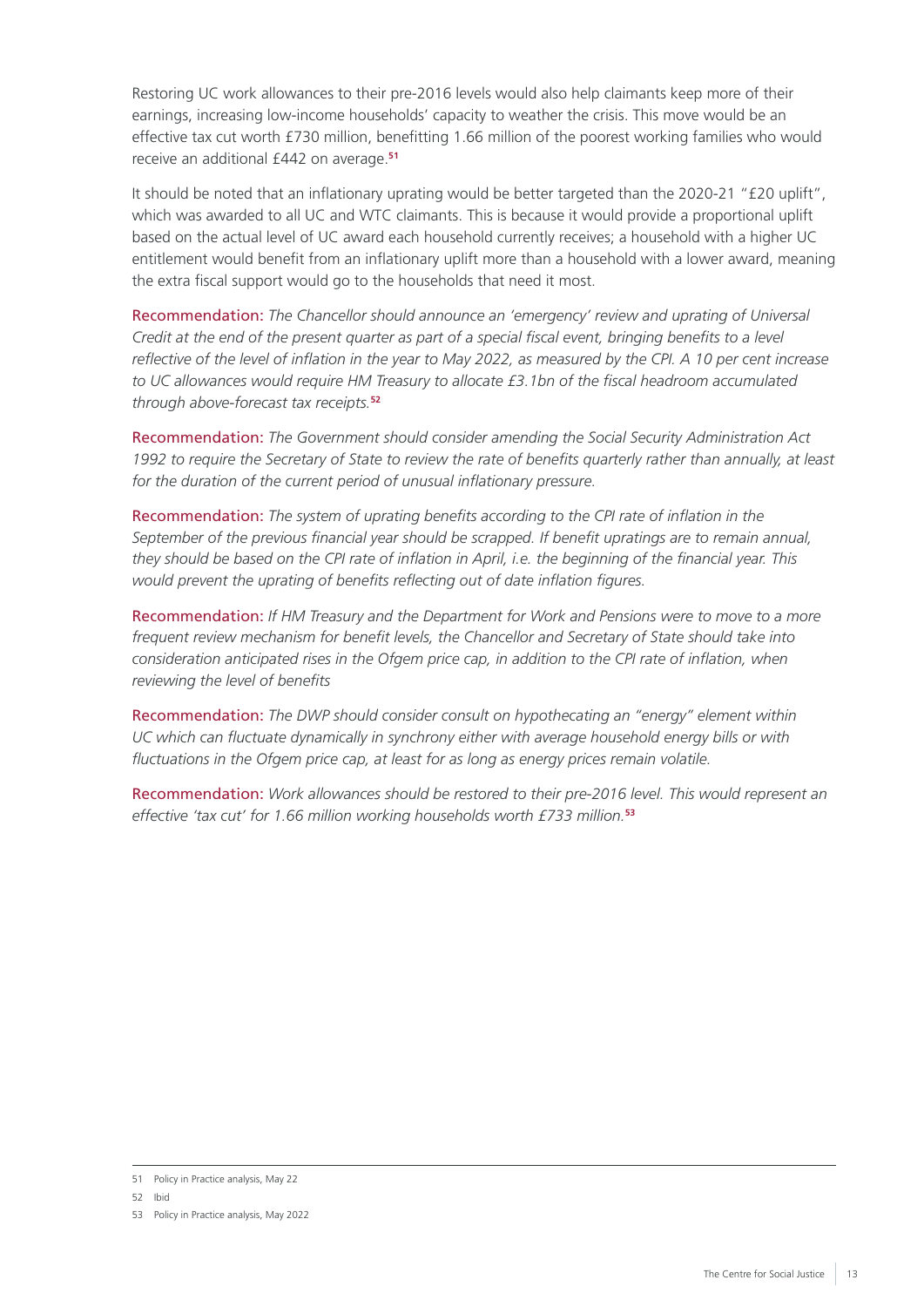### <span id="page-15-0"></span>8. An ongoing squeeze: the cost of debt recovery within Universal Credit

The levels of Universal Credit awards are only meaningfully understood taking into account the deductions many claimants face for debts.

Prior to the Covid-19 pandemic or current cost of living increase, many households in receipt of Universal Credit were receiving deductions from their awards of up to 25 per cent as part of the debt recovery process within UC. Recent figures show that 45 per cent of Universal Credit claims – over 2 million claimants – were subject to a deduction from their welfare payment totalling over £176 million across the UK.**<sup>54</sup>**

As Figure X below shows, these deductions are correlated with deprivation. More deprived places in England are likely to have a greater percentage of their claimants facing deductions, and this means they will face a disproportionately greater challenge in the face of the cost of living crisis. Some of the most deprived places in England, including parts of Liverpool, Blackpool, Knowsley, and Middlesborough all rank in the top ten most deprived places in England as well as the top ten areas that have the greatest percentage of UC deductions.

#### Figure 1: Percentage of Universal Credit claimants subject to deductions by parliamentary constituency 2019 IMD rank



*Source: CSJ Analysis of Department of Work and Pensions and Index of Multiple Deprivation 2019*

While much of this repayment is to return UC advances, a significant number of people continue to repay historic tax credit overpayments. Data from the Department of Work and Pensions shows that some 10 per cent of Universal Credit claimants were repaying £55 on average to repay tax credit overpayments in December 2020. These repayments are the result of design flaws in the legacy benefit system that have been transferred to the DWP and into the UC system and estimated to be worth approximately £5.4 billion in debt.**<sup>55</sup>**

While there is need to increase the responsiveness of uprating to the contend with current economic turbulence, we must also pay attention to the large amounts being removed from claimants' awards by deductions.

<sup>54</sup> Will Quince, [Question for Department of Work and Pensions, UIN 16144](https://questions-statements.parliament.uk/written-questions/detail/2021-06-15/16144); Index of Multiple Deprivation 2019.

<sup>55</sup> Lloyds Banking Foundation, *[Deductions: Drivers of Poverty](https://www.lloydsbankfoundation.org.uk/media/h1adbmzu/deductionsreport.pdf)*.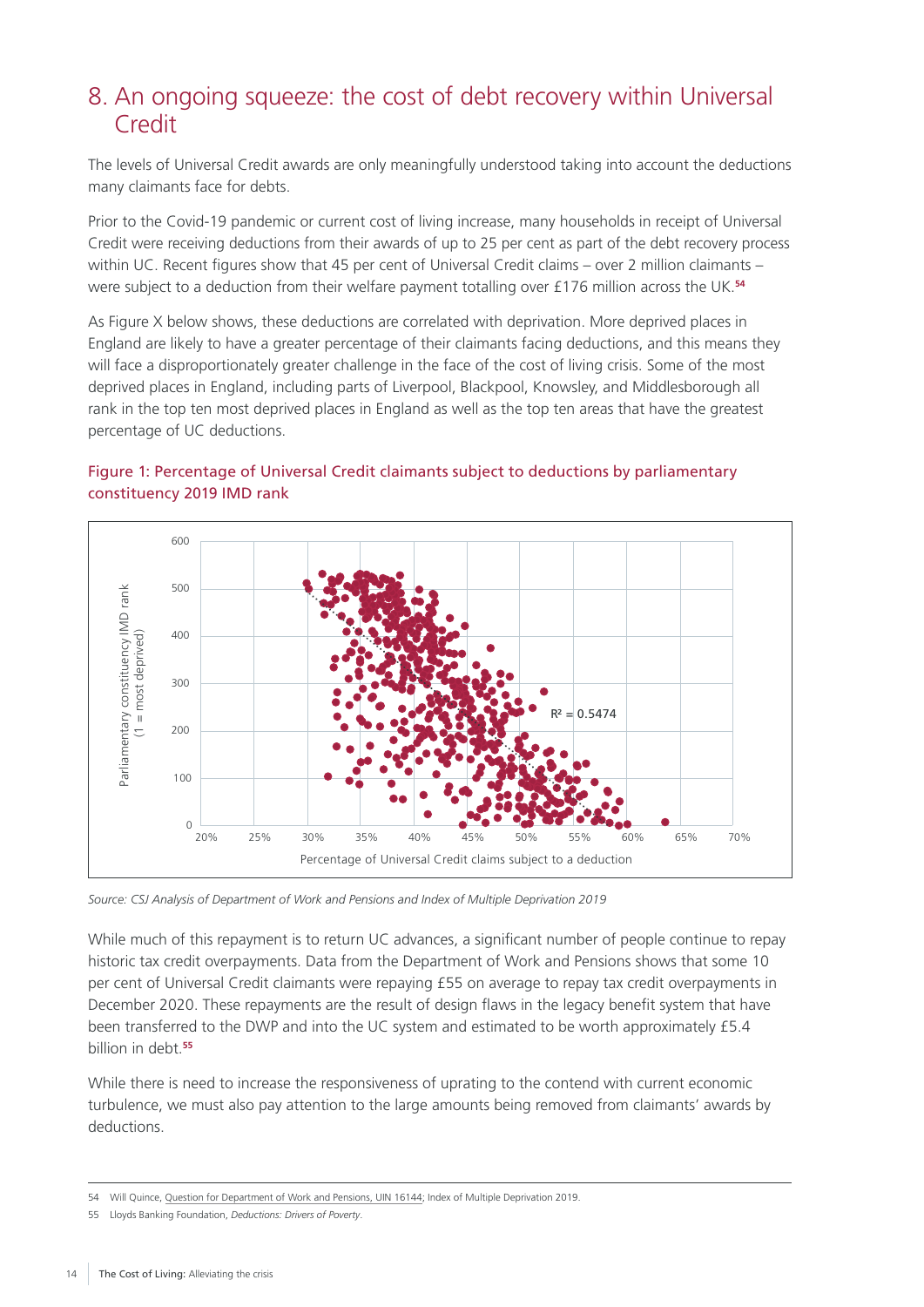<span id="page-16-0"></span>As we argued in our 2020 report, *Collecting Dust*,<sup>56</sup> it is unfair that historical debts born of design issues in the legacy benefits system should be recovered via Universal Credit. It is particularly unfair when it is recovered through large deductions to the standard allowance, and much of the debt (61 per cent) is over 3 years old.**<sup>57</sup>**

During the early stages of the pandemic, the Government suspending debt deductions in UC to boost incomes. While a long-term suspension of debt repayments is not the preferable course of action, and it is an important matter of social justice that debt is repaid, the Government could reduce maximum benefit deductions for private debts and overpayments to help people on the lowest incomes cope. The case for this is particularly strong for historical tax credit overpayments.

Recommendation: *Tax credit debt resulting from HMRC overpayments that is older than three years should be remitted.*

Recommendation: *Reduce the maximum level at which private debts and benefit overpayments can be recovered through UC should be reduced to 10 per cent of the standard allowance.*

Recommendation: *Debt repayment within UC should be suspended for 6 months, as it was at the beginning of the Covid pandemic, to allow households to adjust to new energy prices.*

#### 9. Rolling out Universal Support

With the overhauled welfare system now set up to help claimants into work, investing more in Universal Credit as we propose is both more transformative for claimants and more fiscally responsible than discretionary support schemes (such as in the form of the Household Support Fund) or emergency hand-outs. Still, many claimants face complex and overlapping needs which have kept them at distance from the labour market.

While employment figures have improved since the start of the pandemic, we have also seen rising rates of economic inactivity among working age adults, reversing the pre-pandemic trend. In the early stages of the pandemic, it was driven by 16-24 year olds becoming inactive. But since May 2021, 50-64 year olds have made up an increasing share of the total exiting the labour market. In November 2021 the Resolution Foundation estimated that 600,000 people had stopped working due to worsened mental health.**<sup>58</sup>**





*Source: Labour Force Survey*

<sup>56</sup> <https://www.centreforsocialjustice.org.uk/library/collecting-dust-a-path-forward-for-government-debt-collection>

<sup>57</sup> Centre for Social Justice, *[Collecting Dust: A Path Forward for Government Debt Collection.](https://www.centreforsocialjustice.org.uk/wp-content/uploads/2020/04/CSJJ8154-Debt-Report-INTS-200424.pdf)*

<sup>58</sup> <https://economy2030.resolutionfoundation.org/reports/begin-again/>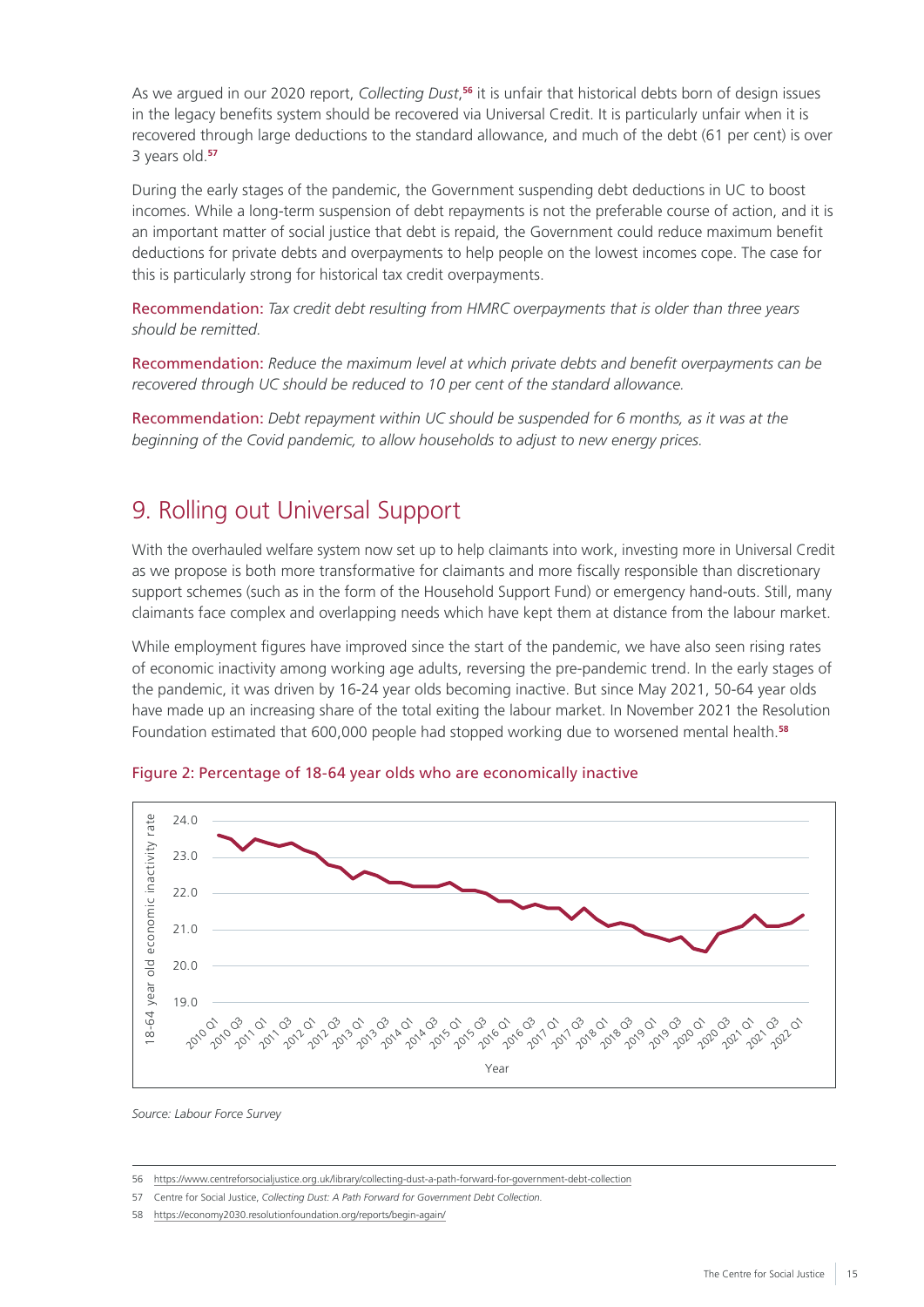It is a long-standing position of the CSJ that individuals with complex and overlapping needs, which provide significant barriers to employment, need interventions that go further than increasing the level of financial support provided through Universal Credit. These complex social obstacles include, but are not limited to:

- Poor physical or mental health
- Substance or gambling addiction
- Problem debt
- Abusive relationships and / or family breakdown
- Poor educational prospects or outcomes, including poor literacy (including digital literacy)
- Long-term worklessness and benefit dependency
- Social isolation
- Caring responsibilities
- Language barriers
- Unstable housing or homelessness

The CSJ therefore recommends that the HM Government should roll out Universal Support, an intervention successfully piloted in 2014 by Lord Freud and 'sister' to Universal Credit designed to help those furthest from the labour market into work.

The purpose of Universal Support (US) is to:

- Identify individuals in need of support with multiple barriers to work.
- Refer them to a Local Authority assigned Key Worker who is independent of the DWP.
- Provide a bespoke "wrap-around" support plan for the vulnerable individual, including triage and sign-posting and triage to the organisations and groups best able to help them overcome complex and overlapping barriers.

Initial points of referral to Universal Support can include the DWP / Job Centre Plus, GP surgery, Citizens' Advice, third sector organisations such as Step Change Debt Charity, mental health and addiction support groups, local housing associations.

The CSJ estimates that implementing Universal Support would cost £460 million, but with an expected return on investment of 1.5-2, matching the funding for the Work & Health Programme & Intensive Personalised Employment Support (IPES) programme for people with disabilities. Helping people reap the financial, social and health benefits of employment should be part of the Government's action plan to shield the most vulnerable from the worst of inflation.

Recommendation: *The Government should initiate the rollout of Universal Support, jointly administered by the Department for Work & Pensions and Department for Levelling Up, Housing & Communities, to help those furthest from the labour market take advantage of rising job vacancies*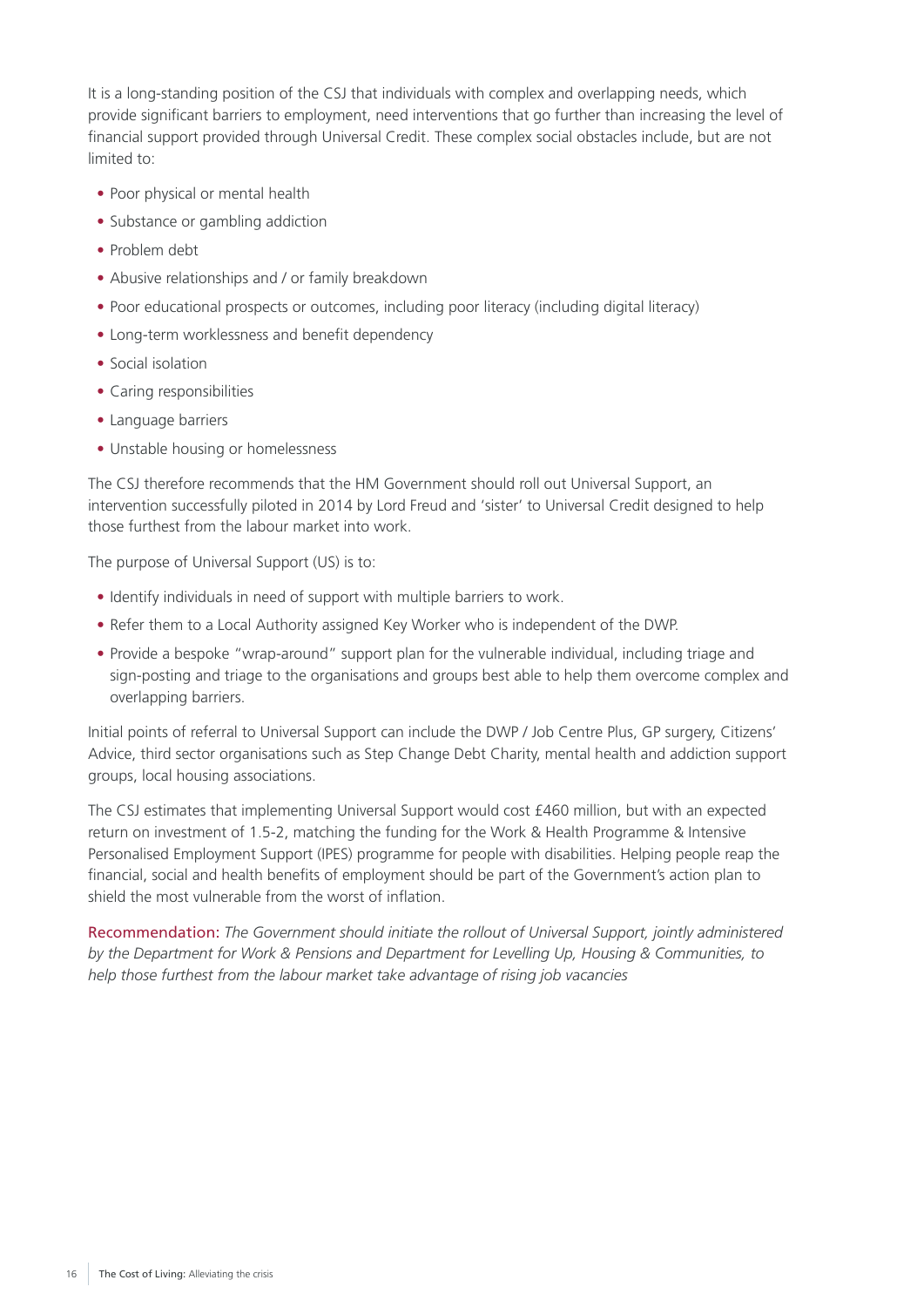## <span id="page-18-0"></span>10.Work remains the best route out of poverty

Counter-intuitive though it may seem, as recently as February 2022 average real wages were still higher than 12 months previously in February 2020, before the Covid-19 pandemic struck. ONS payroll data shows that wages rose by 10.3 per cent between February 2020 and February 2022,**<sup>59</sup>** outstripping the inflation that occurred during that period. Real wages finished December 2021 approximately 4 per cent higher than before Covid.**<sup>60</sup>**

This ceased to be the case during the first quarter of 2022, with inflation outstripping wages. ONS data shows that wages dropped in real terms in the course of the quarter by 2.1 per cent.**<sup>61</sup>**

Nevertheless, in the context of a tight labour market with high demand for labour, it remains clear that being in work is the best possible defence against inflation. It is not yet clear whether inflation will drop below the pace of wage growth in 2023, but being in work provides the best chance for an individual to shield themselves from the rising prices of goods and household bills.

While some are concerned that rising wages may contribute to inflationary pressure, the Governor of the Bank of England has recently stated that he is not concerned about a wage-price spiral.**<sup>62</sup>** Economists have explained the rise in real wages from 2020-21 as due to productivity increases and changes in the real value of labour.**<sup>63</sup>**

#### Being in work is the best defence against inflation

For some periods wages will outstrip inflation and for other periods (such as the present) they will not. However, what is clear from looking back to the real value of wages in 2020 is that being in work is the best defence against inflationary pressure. Even if real wages fall this year, they will almost certainly do so less than the fall experienced by those reliant on working age benefits for their incomes.

Given this, the Government's priority should be attempting to move UC claimants who are not working into work, and for those who are working to progress within work. A person in employment will stand a much better chance of weathering the impact of inflation than someone who is reliant on the uprating of benefits.

Reducing the number of claimants of Universal Credit, which stood at over 5.6 million in March 2022 (an increase of over 3 million from February 2020), and increasing the supply of workers at a time when demand for labour is high, would serve the twin goals of loosening the labour market and increasing the economic resilience of those who have moved into work.

Rolling out Universal Support would help to move those on UC with work expectations into work, meaning fewer households depending on UC to shield them from inflation. It would also help to decrease the caseload of UC claimants, generating more fiscal headroom for HM Treasury.

<sup>59</sup> [https://www.ons.gov.uk/employmentandlabourmarket/peopleinwork/earningsandworkinghours/bulletins/earningsandemploymentfrompayasyouearnreal](https://www.ons.gov.uk/employmentandlabourmarket/peopleinwork/earningsandworkinghours/bulletins/earningsandemploymentfrompayasyouearnrealtimeinformationuk/latest)[timeinformationuk/latest](https://www.ons.gov.uk/employmentandlabourmarket/peopleinwork/earningsandworkinghours/bulletins/earningsandemploymentfrompayasyouearnrealtimeinformationuk/latest)

<sup>60</sup> <https://www.thetimes.co.uk/article/3714d4f0-8e3b-11ec-ab9b-59af3878ddff>

<sup>61</sup> <https://inews.co.uk/inews-lifestyle/money/cost-of-living-uk-workers-pay-drop-growth-match-inflation-1569956>

<sup>62</sup> <https://www.thetimes.co.uk/article/workers-better-off-than-before-the-pandemic-wx9fkp68z>

<sup>63</sup> Samuel Tombs, chief economist of Pantheon Economics, in The Times (16th February 2022), [https://www.thetimes.co.uk/article/workers-better-off-than-be](https://www.thetimes.co.uk/article/workers-better-off-than-before-the-pandemic-wx9fkp68z)[fore-the-pandemic-wx9fkp68z](https://www.thetimes.co.uk/article/workers-better-off-than-before-the-pandemic-wx9fkp68z)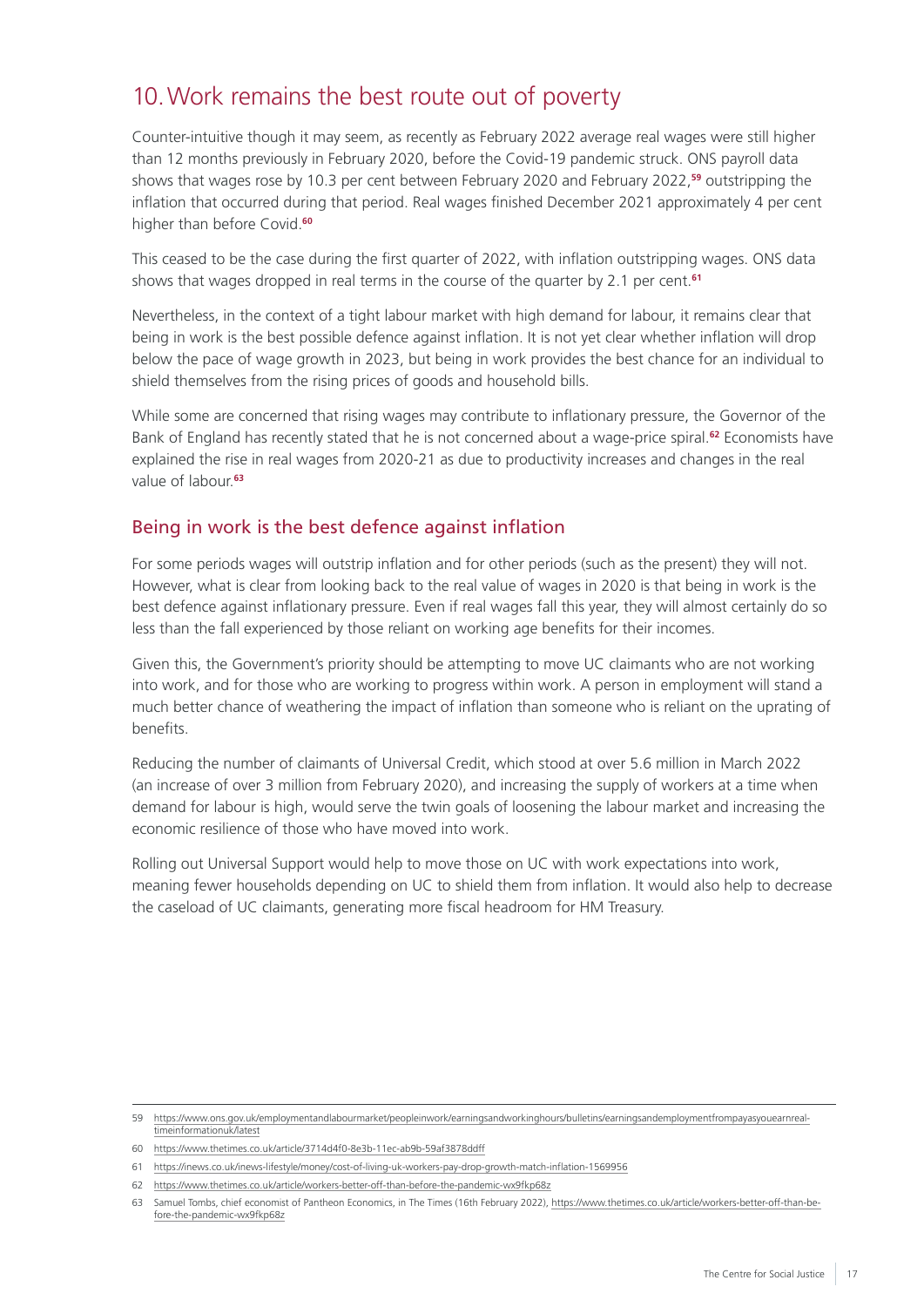## <span id="page-19-0"></span>11. Impact of 'Green Levies' on household energy bills

Prior to the Covid-19 pandemic, the wholesale prices of oil, gas and coal had fallen for a number of years. Professor Dieter Helm's Cost of Energy Review (2017) noted:

*"Productivity increases should have been putting further downward pressure on the cost of transmission, distribution and supply. New technologies should mean lower, not higher, costs and a much greater scope for energy efficiency. Margins should be falling as competition is increasing. Yet in this period, households and industry have seen limited benefits from these cost reductions. Prices have gone up, not down, for many customers."***<sup>64</sup>**

He notes that typical electricity bills have been estimated by the Climate Chance Committee (CCC) to be 20 per cent higher due to the passing on of the costs of decarbonisation.**<sup>65</sup>**

By 2022, costs associated with renewables subsidies had risen to 25 per cent of typical household energy bills, or approximately £200 per household.**<sup>66</sup>** These estimates reflect Climate Change Committee figures.**<sup>67</sup>** Helm notes that prior to the current period of severe energy price inflation, the cost of renewables was going through a period of sustained decrease, yet at the same time the price of renewables subsidies to consumers was actually rising.**<sup>68</sup>**

It should be noted that estimates regarding the amount the levies cost the average household vary considerably. Economist Gerard Lyons has suggested they may add as much as £340 per year to bills.**<sup>69</sup>** Other analysts have placed the figure at £153.**<sup>70</sup>**

Some of these levies are environmental and social obligations with a legal grounding which have been written into contracts that have already been signed, but others are straightforward taxes which could be alleviated if the Government was minded to do so.**<sup>71</sup>**

The levies include:

- The Climate Change Levy
- The Green Gas Levy
- The Carbon Price Floor
- The Renewables Obligation
- The Carbon Reduction Commitment
- The Domestic Renewable Heat Incentive
- The Warm Homes Discount
- The emissions trading scheme**<sup>72</sup>**

and then passed on to consumers via their bills.

Functionally, levies are charged on businesses, including electricity and gas suppliers, on a per kWh basis,

It should be noted that the total cost of the environmental levies is now £11.5 billion (2021-22), £10.3 billion higher than in 2001. The majority of this increase has occurred under Conservative governments.

<sup>64</sup> Helm, D. (2017), Cost of Energy Review, [https://assets.publishing.service.gov.uk/government/uploads/system/uploads/attachment\\_data/file/654902/Cost\\_of\\_](https://assets.publishing.service.gov.uk/government/uploads/system/uploads/attachment_data/file/654902/Cost_of_Energy_Review.pdf) [Energy\\_Review.pdf](https://assets.publishing.service.gov.uk/government/uploads/system/uploads/attachment_data/file/654902/Cost_of_Energy_Review.pdf), p. 18

<sup>65</sup> Ibid.

<sup>66</sup> Helm, D. (2022), *The First Net Zero Crisis,* [http://www.dieterhelm.co.uk/energy/energy/luck-is-not-an-energy-policy-the-cost-of-energy-the-price-cap-and-what](http://www.dieterhelm.co.uk/energy/energy/luck-is-not-an-energy-policy-the-cost-of-energy-the-price-cap-and-what-to-do-about-it-2/)[to-do-about-it-2/;](http://www.dieterhelm.co.uk/energy/energy/luck-is-not-an-energy-policy-the-cost-of-energy-the-price-cap-and-what-to-do-about-it-2/) it should be noted that Ofgem claims that 15.3 per cent of average duel household bills (gas and electricity) is made up of "environmental and social obligation", ([https://www.ofgem.gov.uk/publications/infographic-bills-prices-and-profits\)](https://www.ofgem.gov.uk/publications/infographic-bills-prices-and-profits), though the Government has not contested the higher 25 per cent figure estimated by Helm.

<sup>67</sup> <http://www.dieterhelm.co.uk/energy/energy/the-first-net-zero-energy-crisis-someone-has-to-pay-2/>

<sup>68</sup> <http://www.dieterhelm.co.uk/energy/energy/how-to-pay-for-energy/>

<sup>69</sup> [https://www.conservativehome.com/thecolumnists/2022/05/gerard-lyons-ministers-have-an-opportunity-to-cut-taxes-reform-the-supply-side-and-help-reduce](https://www.conservativehome.com/thecolumnists/2022/05/gerard-lyons-ministers-have-an-opportunity-to-cut-taxes-reform-the-supply-side-and-help-reduce-the-cost-of-living.html)[the-cost-of-living.html](https://www.conservativehome.com/thecolumnists/2022/05/gerard-lyons-ministers-have-an-opportunity-to-cut-taxes-reform-the-supply-side-and-help-reduce-the-cost-of-living.html)

<sup>70</sup> <https://www.cityam.com/green-levies-should-be-taken-off-energy-bills-to-ease-costs-says-think-tank/>

<sup>71</sup> <https://www.dailymail.co.uk/debate/article-10366275/ROSS-CLARK-DOES-green-tax-energy-bill-actually-pay-for.html>

<sup>72</sup> <https://obr.uk/public-finances-databank-2021-22/>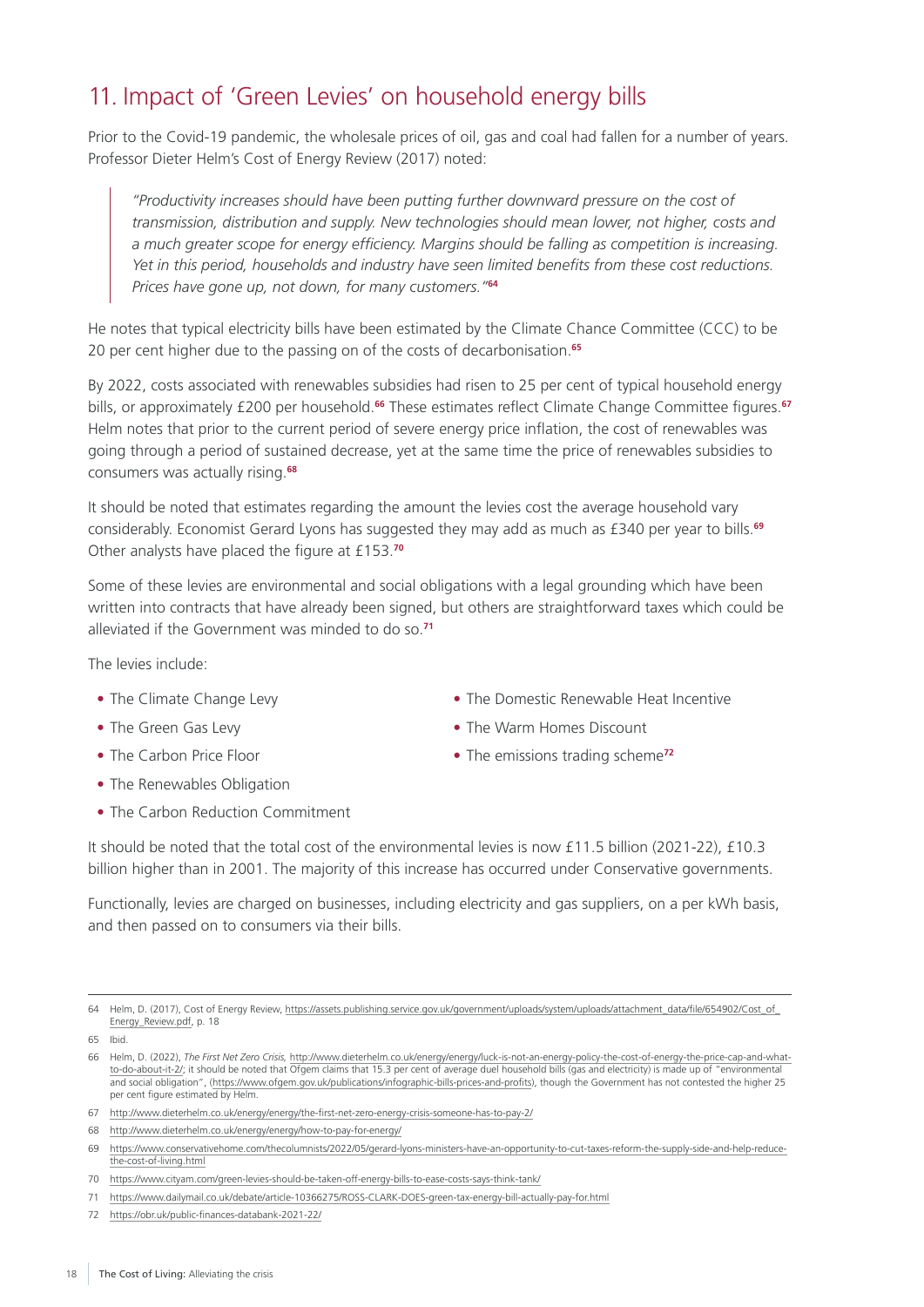The funding of renewables projects and "environmental and social obligations" through household energy bills rather than through taxation has been a policy choice of successive governments, and a way of keeping the costs of subsidising carbon reduction away from the Treasury.

However, this has an inherently regressive effect, making lower income households pay disproportionately towards the costs of decarbonisation and renewables development. Given the burgeoning cost of living crisis, which will hit the poorest most severely, this is a poor way of funding environmental projects, and a needless addition to household costs.

If Helm's estimate that the per household net cost of environmental and renewables levies is £200, then remitting these levies would achieve the equivalent of the Chancellor's £200 loan scheme, though without need of repayment. Changes to household bills since 1 April may affect the precise burden of green levies on consumers, but this is nevertheless an obvious area in which a meaningful reduction in the cost of energy could be achieved by Government intervention.

Even if remitting the full effect of the levies cannot be achieved due to legal and statutory complications, achieving a meaningful reduction in the proportion of household bills which the levies account for would deliver a much more sizeable reduction in costs for poorer households than would removing VAT on energy bills, which would save consumers only 5 per cent.

As a point of principle, while the government cannot control global wholesale energy prices, and the Ofgem price cap must to an extent reflect the wholesale market, the government should seek to remit that portion of household monthly energy bills for which it is itself responsible. Helm argues that renewables "are public goods and should not be parcelled out onto customers' bills in relation to the volume of their demands."**<sup>73</sup>**If indeed the government has determined that investment in renewables is a public good, it should distribute the costs thereof in a fair and progressive way, avoiding placing a disproportionate burden on the poorest households.

It should also be noted that the UK's statutory commitment to attaining Net Zero by 2050 was written into law**<sup>74</sup>** prior to the global Covid-19 pandemic and subsequent worldwide inflationary surge, and prior to the outbreak of the Russia-Ukraine conflict. Failing to reassess the timetable for Net Zero represents a conscious choice to prioritise environmental objectives over the current economic crisis. As such, if the Net Zero timetable is to remain unchanged, then the costs associated with the renewables transition should be socialised progressively.

The Warm Homes Discount scheme stands out among the various levies, since its purpose is to provide an energy bill rebate to older bill payers. The costs are passed on to all bill payers. It is not suggested that the Warm Homes Discount scheme should be suspended, though the government should review whether energy bills are the best mechanism for subsidising older people's energy costs. However, there is a strong case that, in the present circumstances, the other so-called 'Green Levies' should be placed under urgent review.

Since lower income households pay a higher percentage of their income towards the cost of energy than higher-income households, removing the indirect burden of 'Green Levies' would provide effective and well-targeted relief at those households most affected by increases to energy bills – that is to say, the poorest households.

Recommendation: *environmental and renewables levies should, where legally possible, be paused for the duration of the current energy crisis and placed under review, with the aim of bringing levies out of household bills and absorbing them into general taxation.*

Recommendation: *The Warm Homes Discount should be retained, and the government should shift the funding of the scheme away from household bills, instead funding it directly.*

<sup>73</sup> <http://www.dieterhelm.co.uk/regulation/regulation/luck-is-not-an-energy-policy-the-cost-of-energy-the-price-cap-and-what-to-do-about-it/>

<sup>74</sup> See Climate Change Act 2008, as amended (2019) <https://www.legislation.gov.uk/ukpga/2008/27/contents>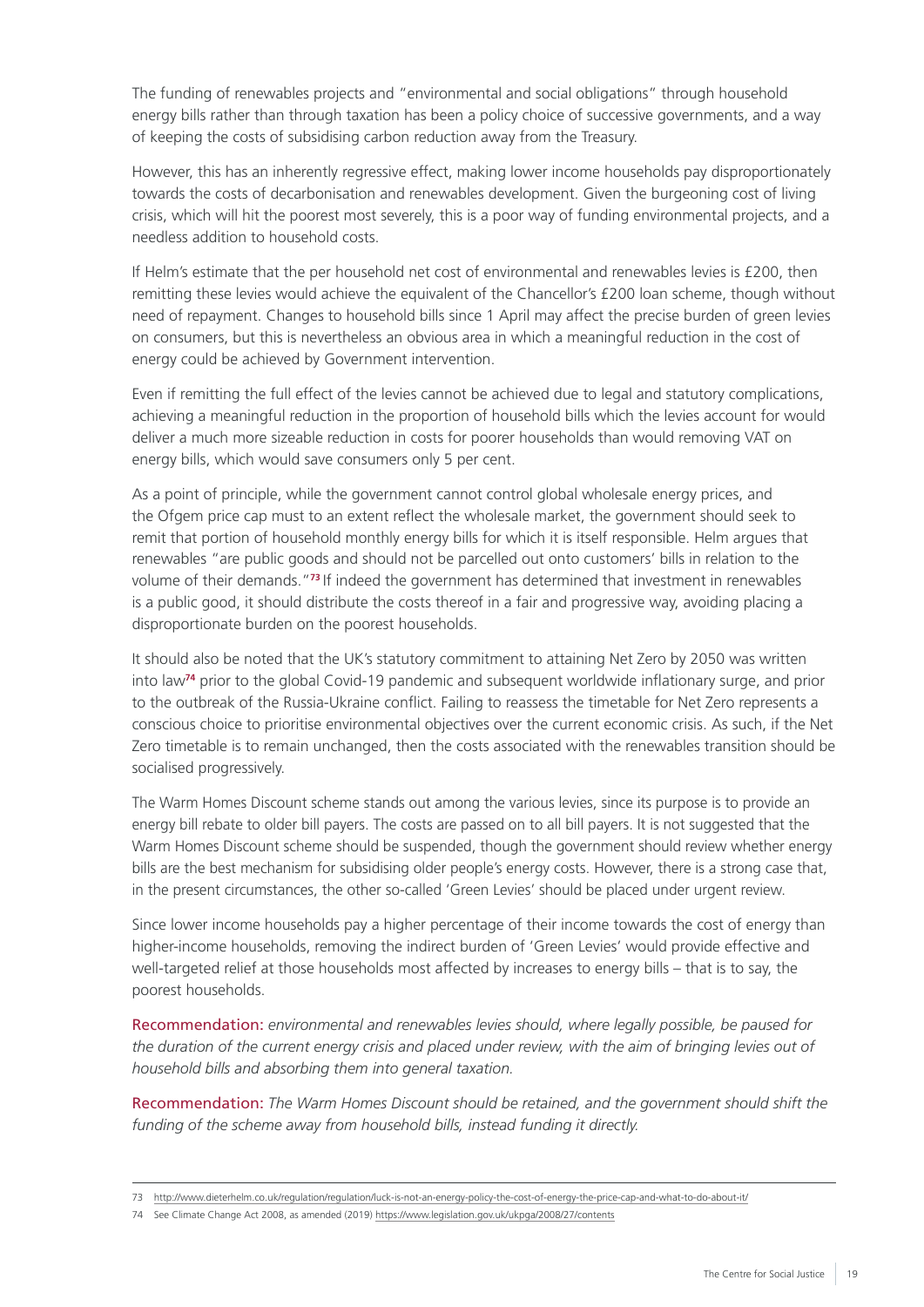## <span id="page-21-0"></span>12. Renewing the fight against illegal money lending

In response to the inflationary pressures explored above, families are adopting new strategies to manage their finances. Indeed, over half of Brits (51 per cent) say they have already taken steps to change their spending in response to the increases in the cost of living.**<sup>75</sup>**

In addition to this, more people will begin to rely on credit to smooth their income, while others will fall into arrears. Polling for the Centre for Social Justice found that one in ten people earning under £20,000 said that they would increase their borrowing levels due to the cost-of-living crisis.**<sup>76</sup>**

Figures from the ONS's Lifestyle and Opinions survey place this even higher, with 23 per cent of those in the most deprived areas of England saying that they had borrowed more money or used more credit than usual.**<sup>77</sup>**

The heightened demand for credit is being exploited by unregulated lenders who encourage vulnerable borrowers to take on 'hidden debt'. In *Swimming with Sharks*, the Centre for Social Justice estimated that up to a million people in England could be borrowing from an illegal money lender in England.



#### Figure 3: Percentage of illegal money lending victims (2021) by deprivation characteristic

*Source: CSJ analysis of illegal money lending team England data*

Illegal money lenders exist for multiple complex social and economic reasons. Both their proximity and close social ties many often to a local community facilitate their role as an illegal creditor, but so too does the unfulfilled need for credit.

We found that almost two in five (38 per cent of) illegal money lending victims attempt to borrow from legitimate sources of credit, but 80 per cent of those who try are rejected.**<sup>78</sup>** This speaks a number of issues, including both the tightness of the credit market, but also the lack of knowledge what an illegal lender is and the other options available to borrowers.

While increasing household borrowing is not a remotely sustainable answer to the cost of living crisis, we cannot not ignore the real pressures families are facing and the raised incentives to borrow; it must be that there are safe and regulated providers are available, and that illegal lenders are not given the space to exploit those in need.

<sup>75</sup> [YouGov](https://yougov.co.uk/topics/finance/survey-results/daily/2022/05/04/db479/2), 2022.

<sup>76</sup> Polling by Opinium for the Centre for Social Justice, field dates: 25th February – 1st March 2022.

<sup>77</sup> Office for National Statistics, [Opinions and Lifestyle Survey](https://www.ons.gov.uk/peoplepopulationandcommunity/personalandhouseholdfinances/expenditure/articles/therisingcostoflivinganditsimpactonindividualsingreatbritain/november2021tomarch2022).

<sup>78</sup> Centre for Social Justice, *[Swimming with Sharks: Tackling Illegal Money Lending in England.](https://www.centreforsocialjustice.org.uk/wp-content/uploads/2022/03/CSJ-Illegal-lending-paper.pdf)*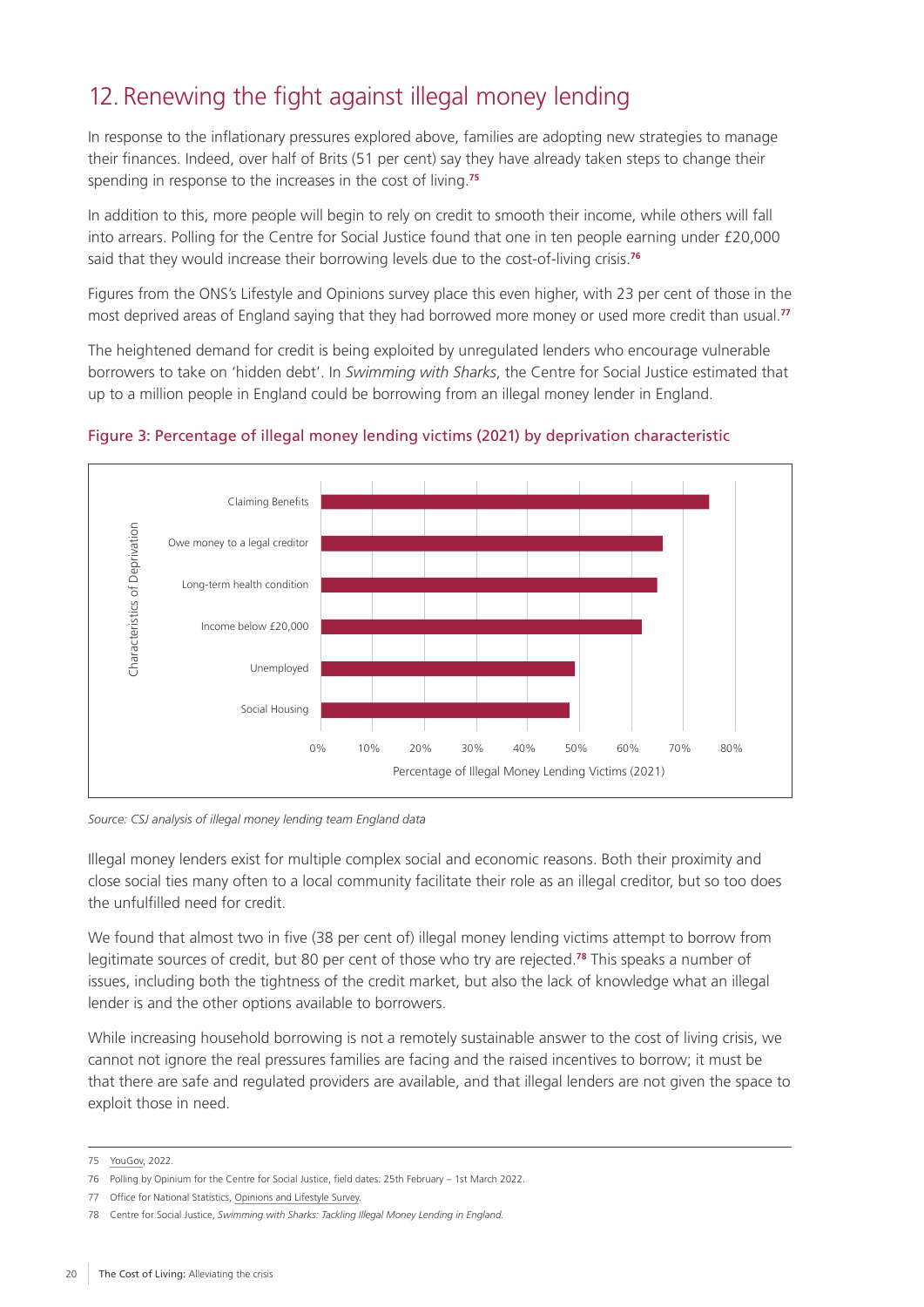#### Figure 4: Percentage outcome for illegal victims who attempt to borrow from a legitimate source of credit first.



*Source: CSJ analysis of illegal money lending team England data (n = 289)*

#### Providing the alternative to illegal lenders

We found that when borrowers do attempt to use a legitimate source, they often cite trying a bank (45 per cent) who are not likely to lend in the small sums they require or a high-cost short-term credit provider (29 per cent), who hold an increasingly diminished market position. Just 8 per cent attempt to use a credit union, a low-cost, community provider.**<sup>79</sup>**

Credit unions are co-operative societies who provide financial services – primarily savings and loan facilities – to their member-owners. They are registered as Co-operative Societies under the Co-operatives and Community Benefit Societies Act 2014 and the Credit Unions Act 1979. Credit unions are non-profit making, and each union is separate and autonomous.**<sup>80</sup>**

Each credit union has a common bond which determines who can join it. The common bond may be for people living or working in the same area, people working for the same employer or people who belong to the same association, such as a church or trade union. A common bond cannot exceed a maximum potential membership of 3 million.

Despite their ability to offer low-cost, alternative credit to those who need it, credit union growth has been stifled by out-dated, overly prescriptive legislation dating back to 1979. These take the form of six key challenges. The CSJ explores these in our report, *Swimming with Sharks*. **<sup>81</sup>** The restrictive common bond limits the geographical spread and reduces the competitiveness of credit unions. The lack of clarity over which services credit unions can offer also stifles growth. But this can be easily tweaked in the upcoming Financial Services and Markets Bill.

<sup>79</sup> Centre for Social Justice, *[Swimming with Sharks: Tackling Illegal Money Lending in England.](https://www.centreforsocialjustice.org.uk/wp-content/uploads/2022/03/CSJ-Illegal-lending-paper.pdf)*

<sup>80</sup> <https://researchbriefings.files.parliament.uk/documents/SN01034/SN01034.pdf>

<sup>81</sup> <https://www.centreforsocialjustice.org.uk/library/swimming-with-sharks>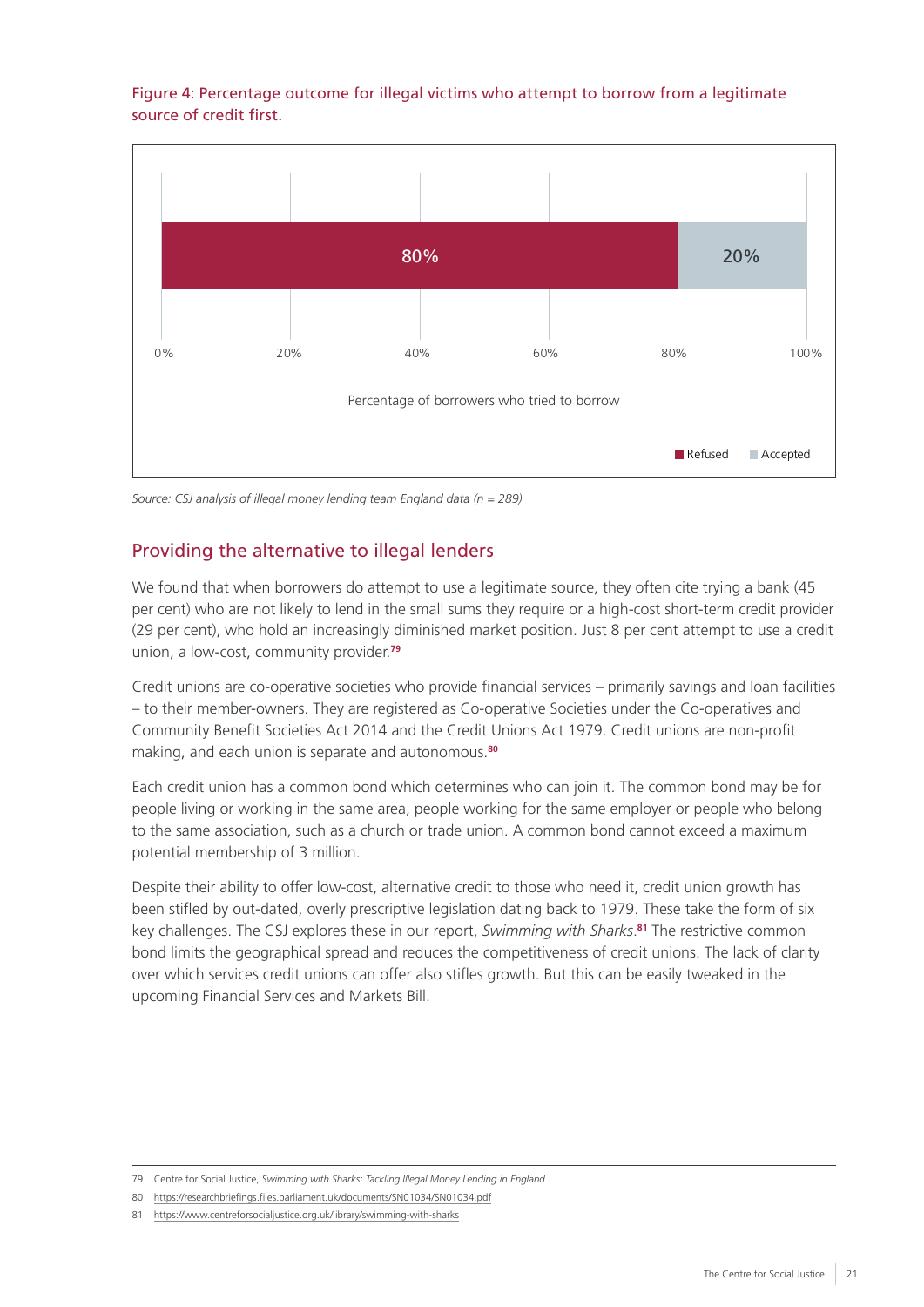#### Clamping down on illegal lending

Illegal money lending is a crime, and the tactics illegal lenders use to lure, capture, and extort their vulnerable victims for further repayment range from coercive and manipulation behaviour to intimidation, threats of violence, and physical assault. The damage caused by an illegal lender and their activities is therefore not just financial, but psychological and sometimes physical.

We believe that more must be done to protect the most vulnerable from illegal money lenders. As the cost-of-living crisis deepens, we can expect more people to borrow from illegal lenders. Vigilance is therefore necessary. We recommend:

Recommendation: *The Illegal Money Lending Team should be allocated additional funding to scale up its operation in light of the cost-of-living crisis.*

Recommendation: *The Government should re-write the Credit Union Act 1979 to address the key challenges preventing credit union growth.*